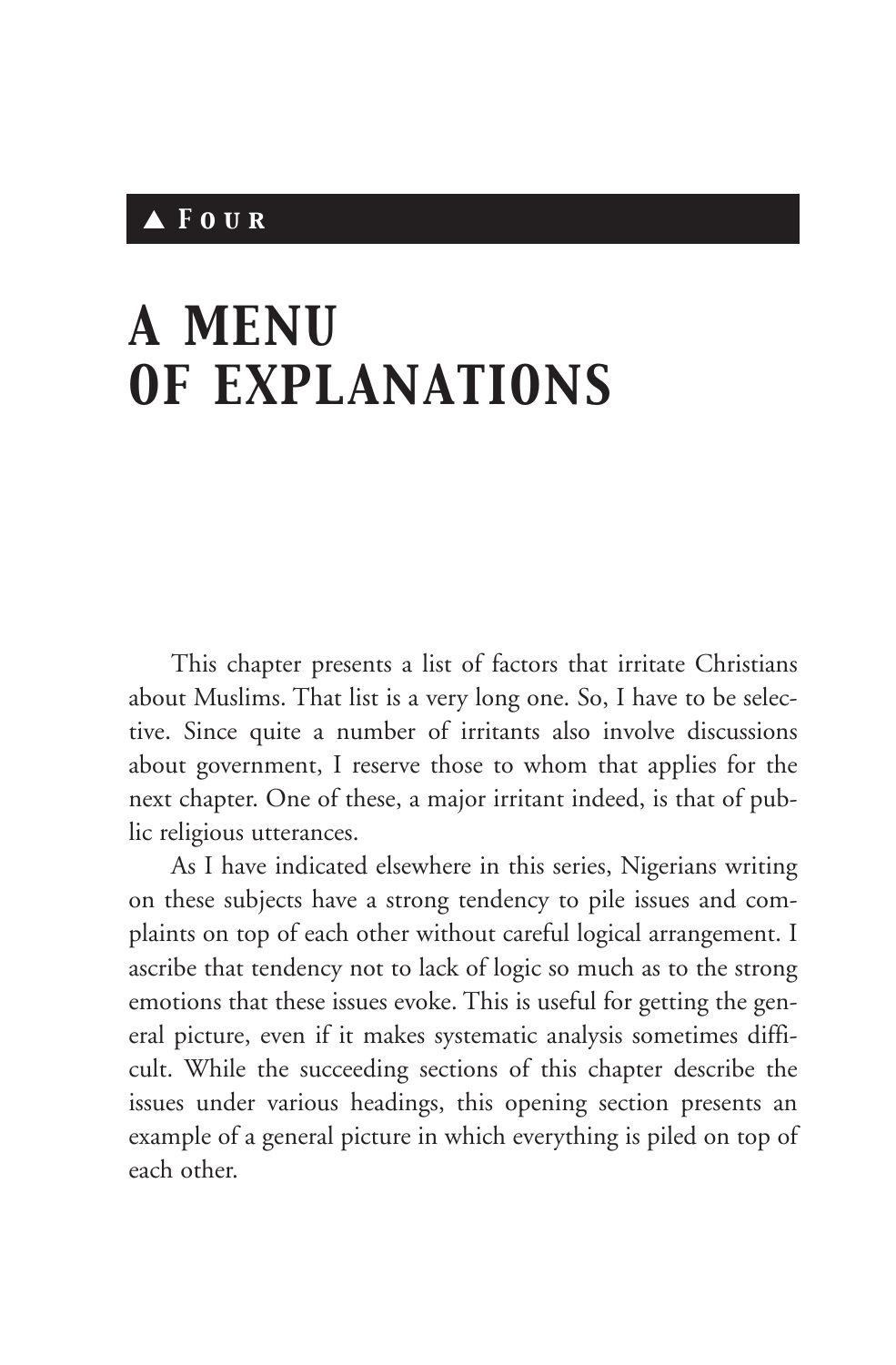# ▲ *TEKAN's General Picture* \_\_\_\_\_\_\_\_\_\_\_\_\_\_\_\_\_\_\_

My example consists of a TEKAN document submitted to the government panel looking into Kafanchan riot series.1 The submission suggested that the government tacitly supported these riots by "deliberate non-intervention" and delaying tactics. It rejected the MSS allegation that the immediate cause was the quotation from the Qur'an by Abubukar Bako in his sermon to the students at Kafanchan. It pointed out that it is common practice for both Christians and Muslims to quote from each other's books. No one has exclusive ownership of these books; they are for all people. Furthermore, TEKAN denied that Bako disparaged Islam or its prophet.2 It is misleading to claim that the Kafanchan riot caused the other riots in the state and thus to blame preacher Bako for the entire sequence.

The submission furthermore claimed that students at higher institutions were being manipulated by some powerful groups to do their dirty work of violence against society. Though the statement did not outrightly say it, between the lines we read the charge that the manipulators used the Kafanchan riot to evoke the others. The government encouraged the continuation of violence by not punishing its perpetrators. The latter thus felt they had a licence to commit violence against Christians without any risks to themselves. In this way, the government and its agencies have become accomplices in these crimes against Christians. In addition, discriminatory government appointments and promotions encouraged the impression that Nigeria belongs to Muslims and thus provided "a psychological booster for crimes against Christians." Christians have become *persona non grata*, unwanted aliens in their own country. And while TEKAN agreed with President Babangida that the Kaduna 1987 rampage was an attempted coup, a political act, "it is nevertheless based on religion." This allegation is based on the existence of a national organization that was supposedly out to destroy the secular government and install a "pro-Iranian Islamic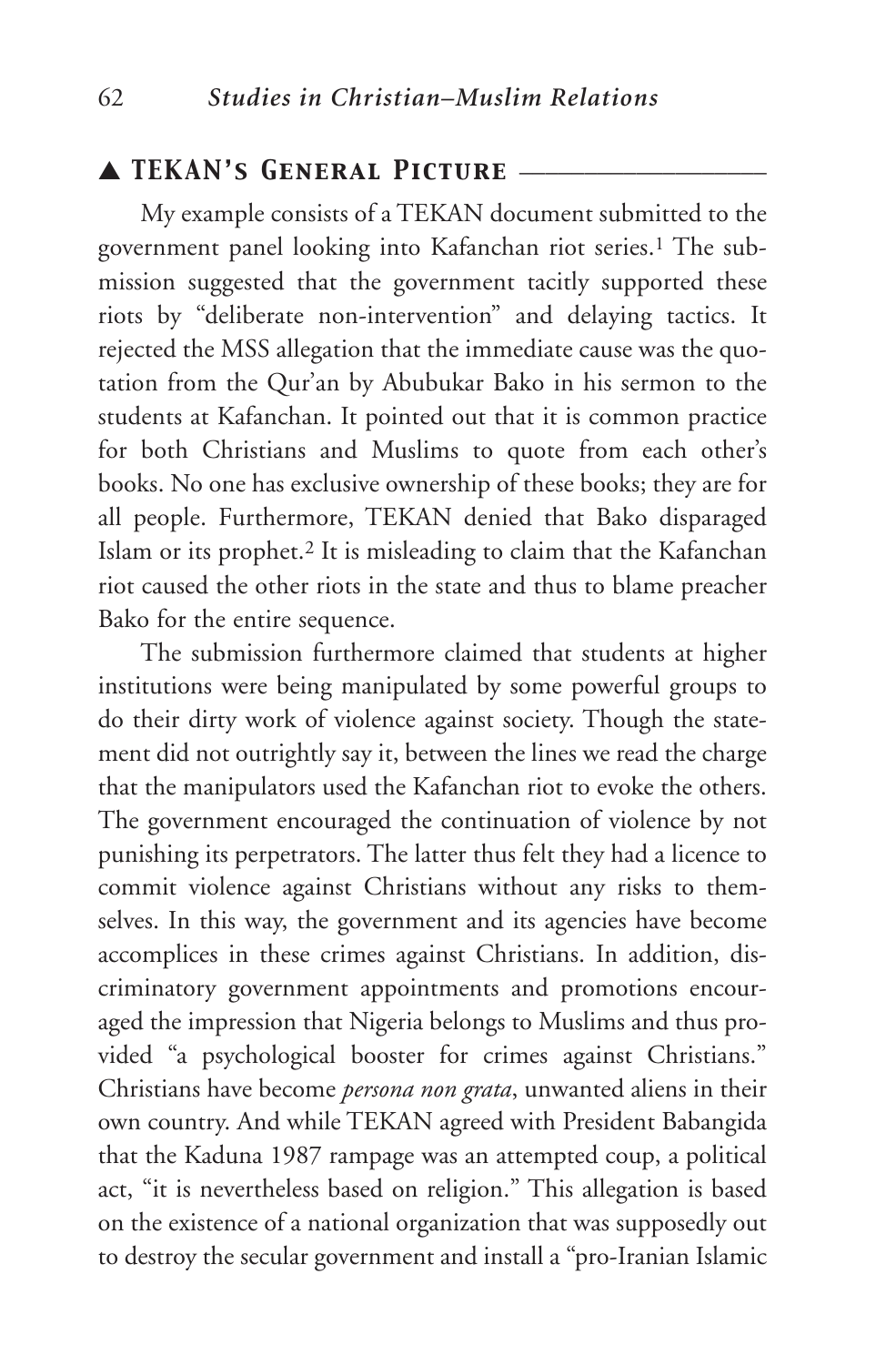government." That organization was using young people to threaten the security of the country. Unfortunately, the organization was not further identified.

TEKAN adds the ominous warning that Christians pray "that the day will never come when our turning the other cheek reaches seventy times seven." If the government ever allows the provocation to reach that number, "she will have only herself to blame." This document covers almost all the Christian bases and is a must read. It is included as Appendix 2. That is the general emotional climate of accusations without end….

## ▲ *Religion* \_\_\_\_\_\_\_\_\_\_\_\_\_\_\_\_\_\_\_\_\_\_\_\_\_\_\_\_\_\_\_\_\_\_\_\_\_\_

Various themes wind their way through these volumes. One is the traditional blindness of secularism to religion in general, along with a degree of hostility to Christianity in particular. Secularist scholars tend to pull up their noses at the notion that politics and economics might be affected by religion. They prefer to put it the other way around. In this "light," one can expect that argumentation about these riots being largely religious in nature will not receive much support. Even Nigerian Christian writers, educated in a secular spirit often coloured heavily by Marxist theory, will frequently downplay the religious factor in this sordid history. Though I do not accept such a tendency, I do readily admit that the religious factor is usually intertwined with other issues. Of course, the same holds true for political and economic factors.

In Nigeria especially, the religious aspect is never far below the surface. Paul Ndukwe, a Nigerian living in British Columbia, explained to his Canadian hosts, "One cannot talk about the political situation in Nigeria without relating it to religion. Every political programme or event always has a religious overtone. Passion for religion also affects the economic climate of Nigeria."3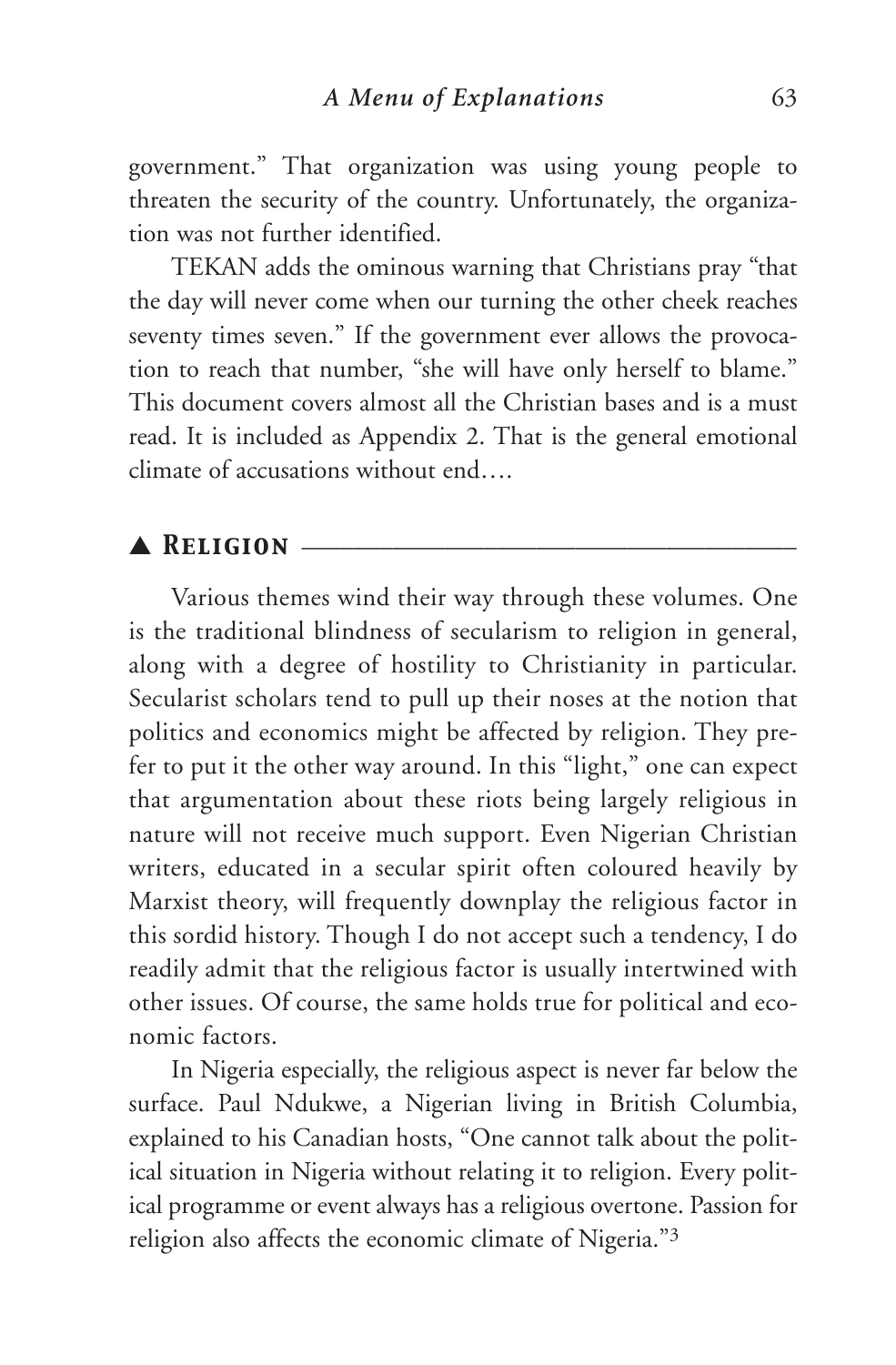This situation is due primarily to the nature of religion itself as foundational to life, as I have argued in Volume 1. It is also due to two other factors, namely, the open religiosity of Nigerians and the nature of Islam with its (correct) insistence that all of life is religious. All of this clashes with the secular definition of religion.

Major factors in the Bauchi riots are Muslim nervousness at the increasing strength of Christians and the sale of pork to a Muslim. If the latter is not easily recognised as a religious issue, that is only because of the narrowness of the secular definition of religion. Because of the dangerous implications of the religious explanation, there is a strong political hesitancy to identify the riots as religious. Violence by a group of Muslims, "allegedly affiliated with the Taliban movement in Afghanistan," against eight communities in the northern state of Yobe led to an unknown number of Christians killed in January 2004. Fati Fagbemi, a police spokesman "declined to discuss the number of Christians killed. 'This is a serious, sensitive, and dangerous issue,'" he said. "We cannot discuss this in the media. Religion is a volatile issue that calls for caution. Please do not report the religious angle of it."4 Could it not be more dangerous in the long run to sweep it under the carpet and thus allow the situation to deteriorate even further, instead of facing it head on?

James O'Connell, an acute student of Nigerian religious affairs, observed that one of the problems in the study of religion and politics in Nigeria is precisely that, in this country, "it is often difficult to distinguish religion from ethnicity as a political factor."<sup>5</sup> Difficult, granted; indistinguishable or impossible, certainly not. Be sure to pay close attention to the NIPSS report's contribution to this part of the discussion as reported a few pages later.

In the Christian literature under survey in this volume, religion is often castigated as a major culprit. The Muslim religion, of course! Since it is usually associated with religious manipulation, I reserve most of the discussion on this issue for the heading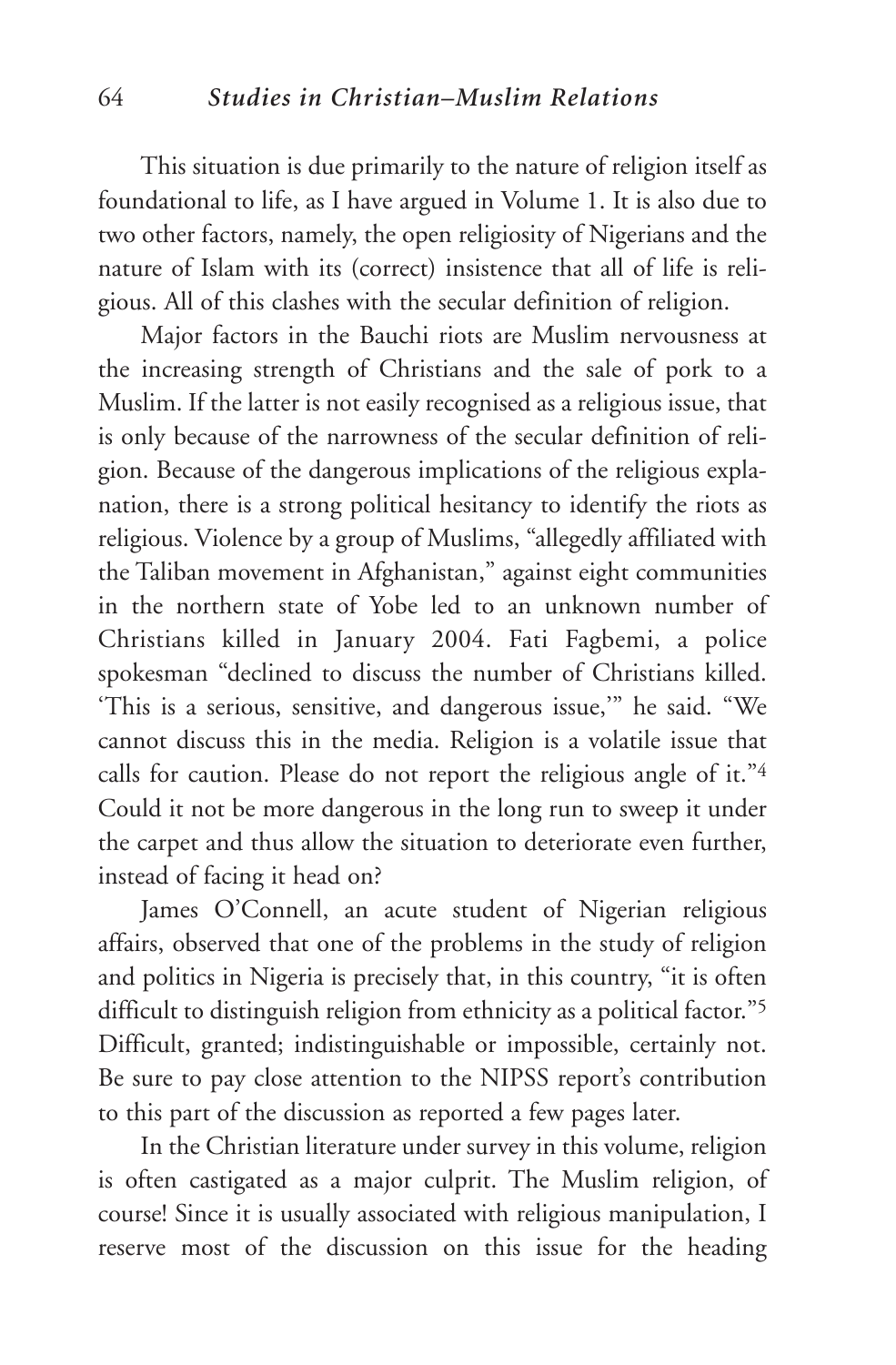"Manipulation." However, there are some issues that need treatment under the current heading.

The first is a memo by the now late Jabanni Mambula, former general secretary of TEKAN. The document as a whole is included in this book as Appendix 3. There is need "to call a spade, a spade," a comment he repeats in the conclusion to its Hausa version, "*Ranar wanka ba'a boya cibi."* This is his signal that we should not expect political correctness. He rejects the political explanation and insists that the motivation for the riots "is purely religious." "Fanatical Muslims wanted to eliminate the more tolerant Muslims or Christians in order to achieve the total Islamisation of Nigeria."

The Kaduna State branch of CAN held a press conference in the wake of the Zangon-Kataf riots in which it insisted on the religious nature of this and other riots, but religion yoked with ethnicity, the religion being Islam and the ethnic group the Hausa-Fulani. CAN took its gloves off and forsook all political correctness. The issue is not a local one. "The conflict is not only with the minority Hausa-Fulani settlers in Zango but with the entire members of that community spread across the country. They look beyond Zangon-Kataf and see every Christian as a target." The same was true for the Kafanchan, Tafawa Balewa and Jalingo riots. Invariably it was the Hausa-Fulani Muslims who attacked Christians. "We view all Hausa-Fulani, no matter their state of origin, as coming from one ethnic community who share a common challenge in this ethnic-religious conflict. Naturally, they are all expected to lean up against the Kataf."6 CAN maintained this stance in opposition to the Muslim governor, the media and the security agencies who all insisted that it was "mainly communal and not religious." It was, CAN charged, both "religious and premeditated."

Another relevant document here is the NIPSS report. During the half decade preceding the report, religious tension in the country increased in "scale and intensity." "It would be idealistic," the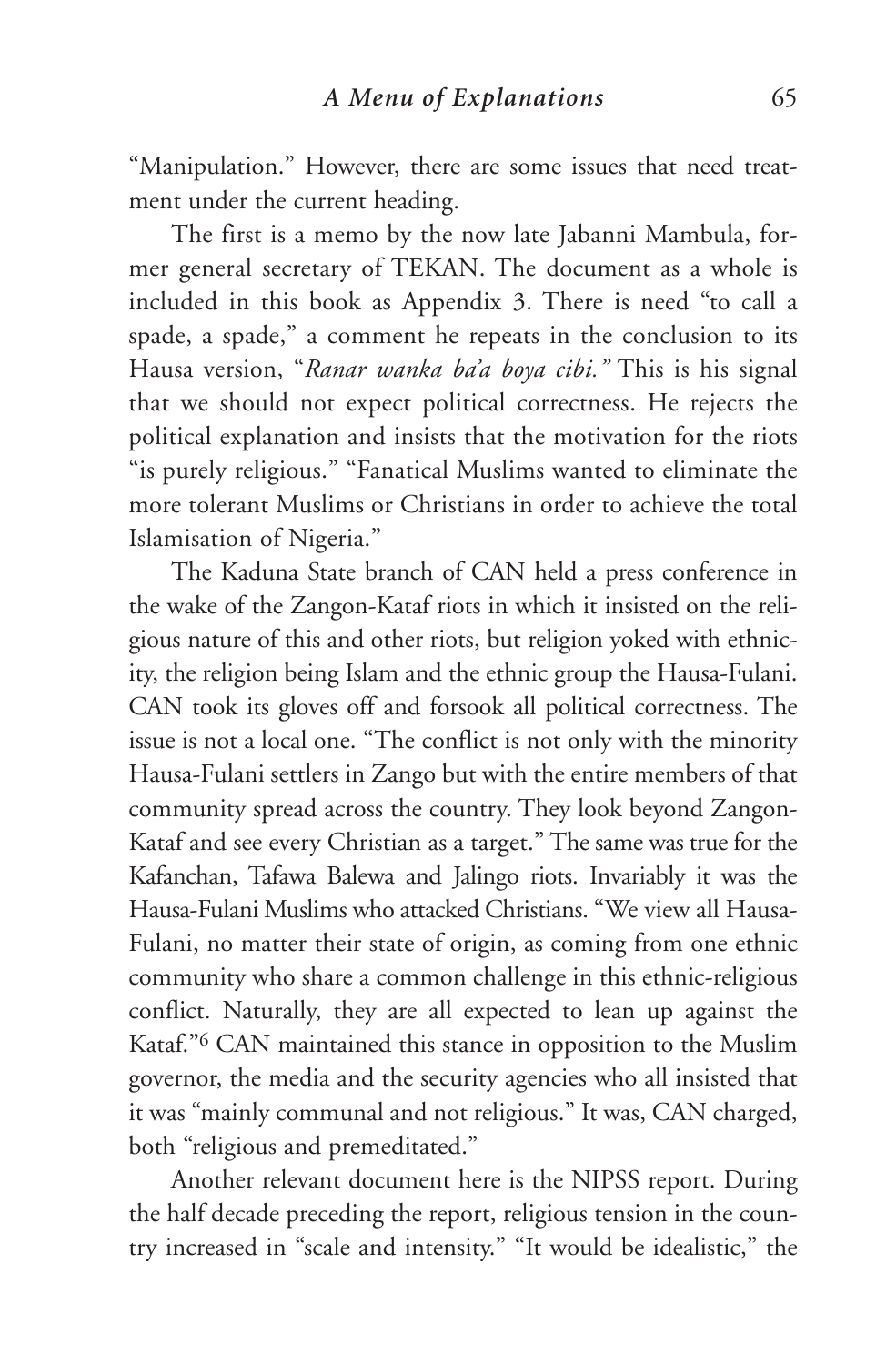report declared, "to assume that there is no religious problem in Nigeria and that conflicts along religious lines are only the result of the 'manipulation' of religion by vested interests amongst the…elite." The report acknowledged the presence of manipulation, but it also insisted that "there have been real problems within the religions" themselves, such as issues of faith, doctrine, about mode of worship and secularism. "It will not do any good to pretend that the religious problem does not exist…and it will amount to both intellectual dishonesty and political irresponsibility not to confront the problem frankly and realistically."7

At the very time I was writing the above paragraphs, May 2, 2002, another riot was raging in Jos with an unofficially estimated death toll ranging from twenty to fifty. Consistent with traditional policy, "police were quick to play down any religious or ethnic links this time, apparently for fear of reprisal attacks. We are treating it for now as a political issue, because so far we having nothing to prove that it was ethnic or religious," according to Haruna John, the Christian Deputy Police Commissioner of Jos.8 I include the incident only to show how necessary the authorities find it to deny the involvement of religion immediately to pre-empt religious reprisals.

Another relevant commentator here is the now late Bola Ige. He relativised the Christian–Muslim situation by denying that most participants in the struggle were even genuine Christians or Muslims. The motivation for their struggle does not come from either of these religions but from their predecessor, African Traditional Religion (ATR), with its underlying world view. In spite of the large number of Christians and Muslims, "there are only very few committed Christians and very few committed Moslems. If you scratch the surface, underneath you find either paganism or nothing."9

James O'Connell, whose Nigerian base of operation, like Ige, was Ibadan, recognised that ATR had gone underground as far as its structures were concerned, but that it continued to play an impor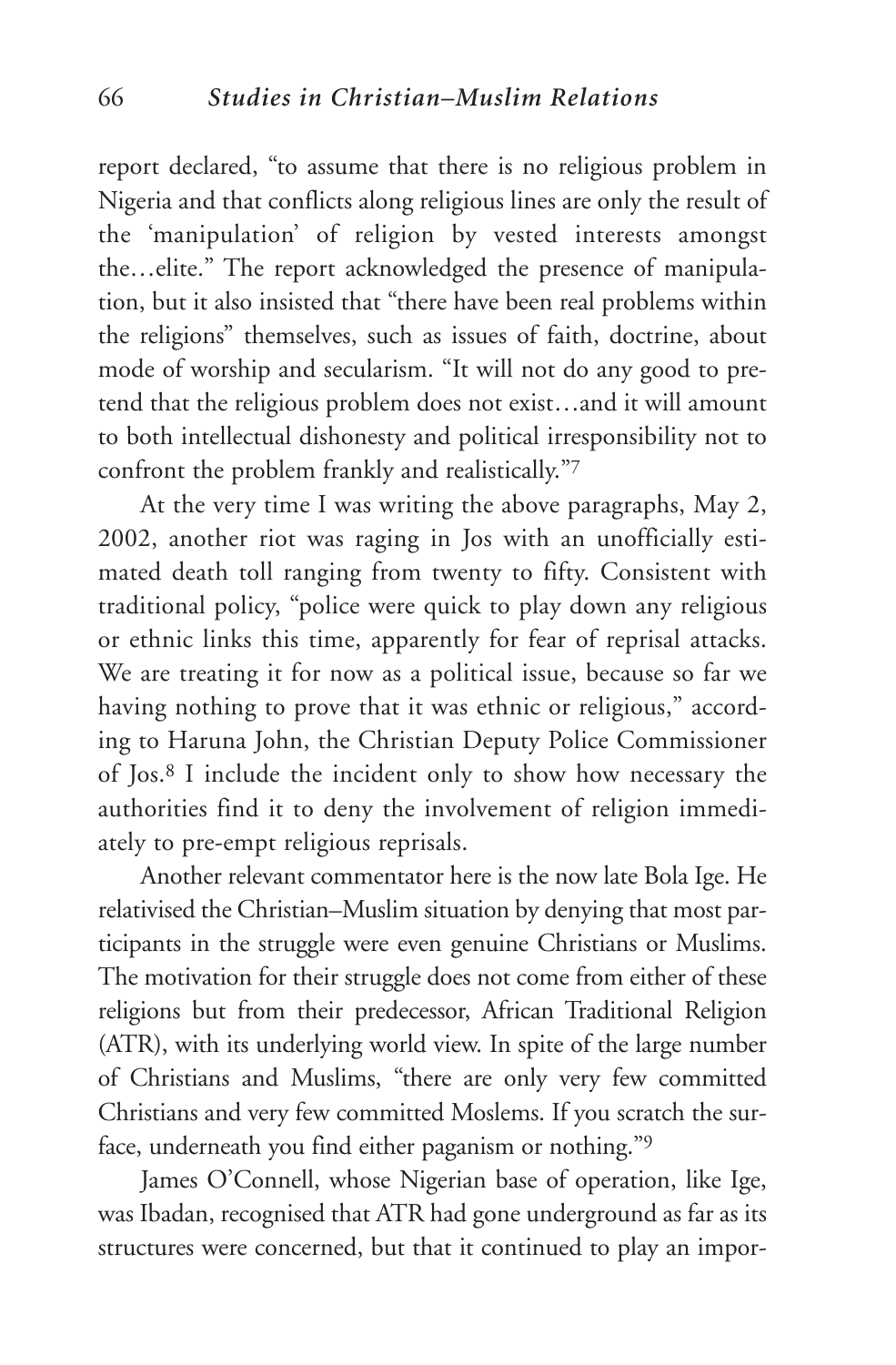tant role in Nigerian affairs. It "had little hope of formal survival," he confirmed. "Yet," he insisted, "the age-old attitudes engendered in Nigerian peoples by traditional religion…endure in good measure within Muslim and Christian structures and observances."10 Similarly, C. O. Williams of both CAN and CCN affirmed that both Christians and Muslims "still hold tight to some form of paganism—just in case the Christian…or the Muslim God proves unreliable and disappointing at critical moments."11

In other contexts, I have resorted to a similar explanation of certain African phenomena12 but, until now, it never occurred to me to apply it to the Christian–Muslim conflict. As sensitive an idea as this may be, it does receive support from some of my Yoruba Christian friends who, in private conversations, without being coached towards this view and without being aware of Ige's explanation, fully concur with it. However, I have not heard them apply the thought to the current conflict. Ige himself, to the best of my knowledge, did not go beyond simply positing this view to actually exploring its relevance to the current context.

That there should be an underlay of an African Traditional world view in all of this should surprise us no more than that, according to reputable philosophers, there is an underlay of Greek pagan philosophy mixed in with Western thought, both Christian and secular.13 World views are tenacious and take centuries to develop—or to be fully overcome by more recent rivals. One usually ends up with a unique mixture of old and new that constitutes a new world view, likely plagued by internal tensions and inconsistencies, a feature known as "syncretism."

Ige's observation provides some potentially useful building blocks for a complete explanation of the mayhem. When both Christian and Muslim leaders suggest that those who cause the conflict are not faithful adherents of either religion, are they not implying that the perpetrators may not have been (fully) converted from their former religion? The hearts of the unfaithful are not vac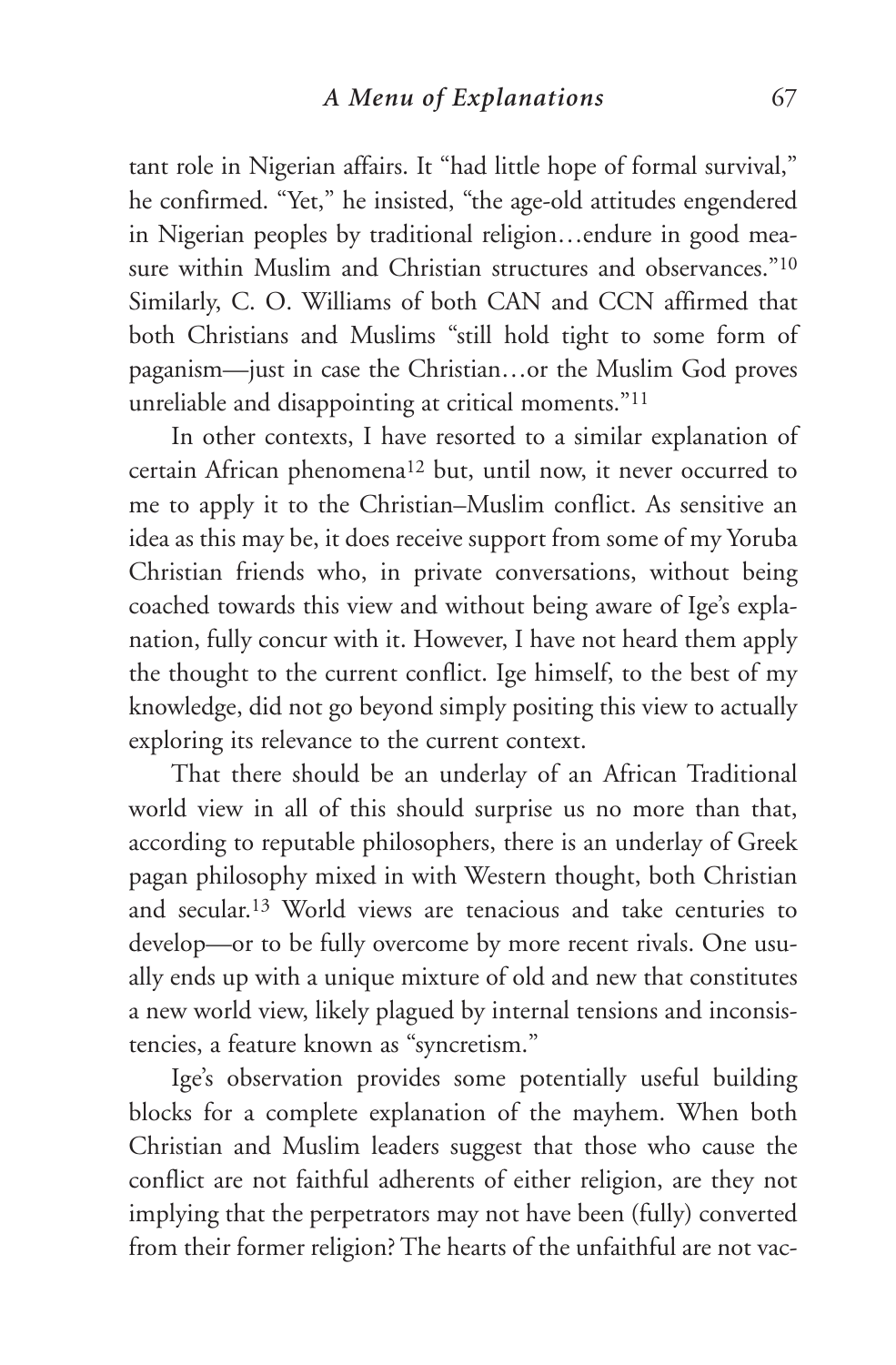uums. In many cases, I would argue, there are more than a few traces of African Traditional values at work here.

One feature of African Tradition is a tendency to externalise causes and to blame other agents for personal shortcomings. It does not encourage the development of an awareness of responsibility and guilt, as indicated in the pages referred to in the last footnote. This feature could be the reason that neither Christians nor Muslims easily accept their responsibility and guilt for riots. Christianity especially emphasises human sinfulness and the need to seek forgiveness. Could it be that in some cases this recognition is resisted due to a combination of human nature and residual African Tradition in the souls of some? Such resistance could be a serious obstacle to a solution.

Another feature of African Tradition is that the spirits are expected to support the adherents' prosperity, not vice versa. The spirits serve us; we do not serve the spirits. We may manipulate them with sacrifices to do our bidding. When Christians or Muslims feel they are not achieving their worldly ambitions, the syncretistic ones among them easily resort to elements of the old that are more compatible with their ambitions.

And that, frankly, spells manipulation. Manipulation is part of the core of Traditional Religion. In other words, the unique materialistic perspective of ATR, in which the spiritual is not denied but subservient to material well being, easily leads to materialistic ambitions in a syncretistic elite.<sup>14</sup> Thus it can be argued that manipulation itself, arising from residual ATR values and world view, is also encouraged by the underlay of a third religion.

#### $\blacktriangle$  **MANIPULATION**  $\equiv$

In the above section I suggested a spiritual explanation for manipulation. In this section we will learn how Christians resort to the manipulation theory to at least partially explain the conflicts.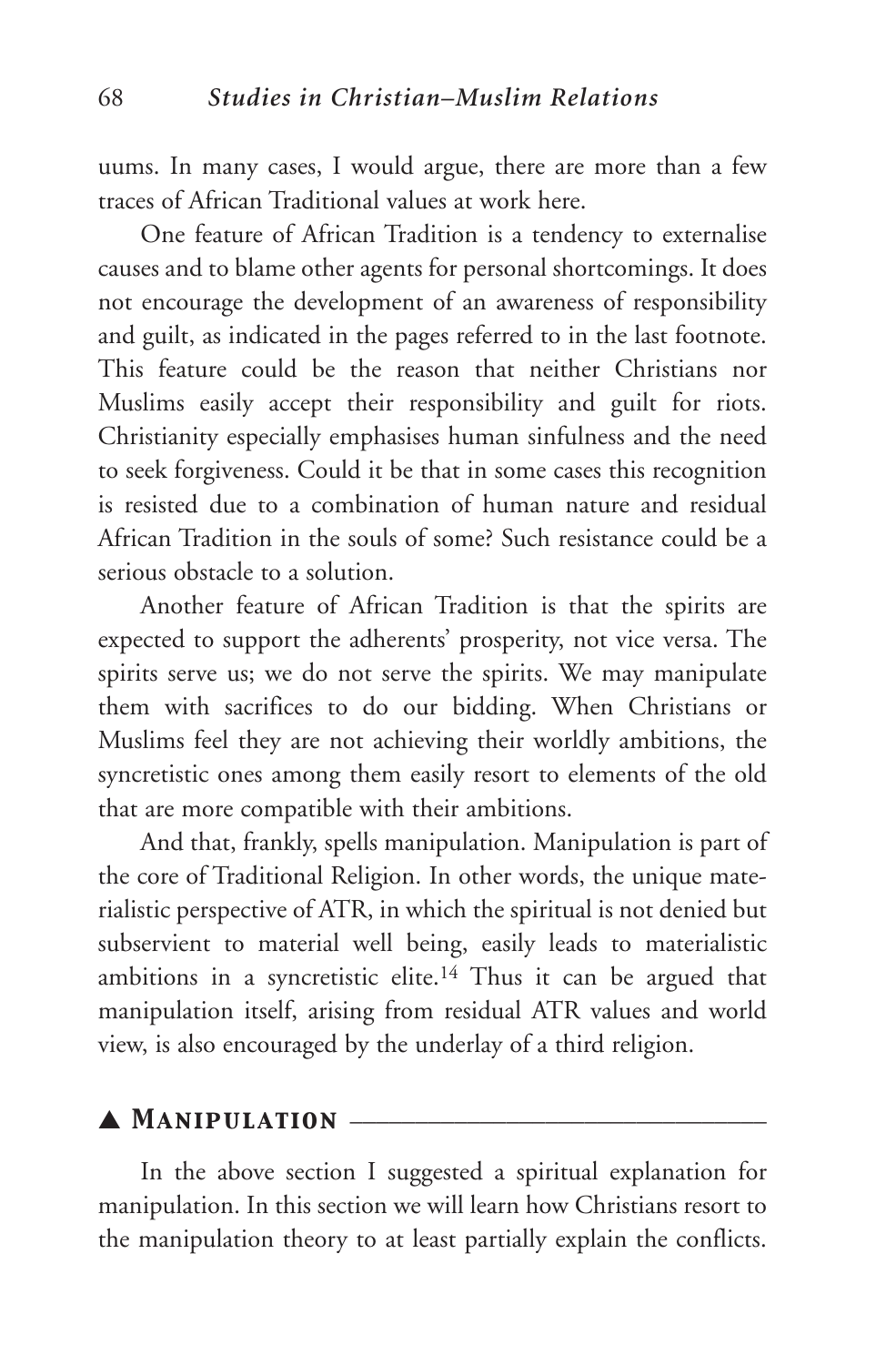Apart from its spiritual background, what happens when people manipulate? What do manipulators do?

For the benefit of readers who have not read Volume 2, I reproduce the definition of manipulation as given by the Nigerian Muslim-Marxist historian, Yusufu Bala Usman. Manipulation, he wrote, means "controlling the action of a person or group without that person or group knowing the goals, purpose and method of that control and without even being aware that a form of control is being exercised on them at all."15 That is the notion of manipulation I would prefer to stay close to in this section. However, the writers consulted on the subject often have a less defined concept of it.

We have already seen that manipulation is a popular explanation for the riots amongst Muslims. We will now see its popularity among Christians as well, especially among journalists and academics. It is here particularly that it becomes difficult to ferret out Christian from secular and Marxist voices, for many Christians have adopted secular and Marxist perspectives. As said before, I will simply do my best in identifying Christians amongst them and apologise for any mistake ahead of time.

Though the term "manipulation" may not always be used, the concept crops up constantly. The TEKAN Study Group in its 1987 submission stated that it was "becoming more and more obvious that students are being used by certain groups of powerful individuals for personal ends."16 Alexander Fom was of the view that the violence is usually not caused by religion so much as "some groups of people" for whom there is "no path of sanity except the *jihad.*" Tunji Braithwaite, a Lagos-based Christian socialist politician, feels that the problem is not Islam but, rather, certain Northern fundamentalist and extremist Muslims "who are using religion for very diabolical purposes. They use religion to gain political ascendancy and even steal money and perpetrate the worst imaginable atrocities. They even kill!"17

Wadumbiya, a lecturer in Christian Religious Studies at the College of Education, Hong, referred to Northern "crooks" who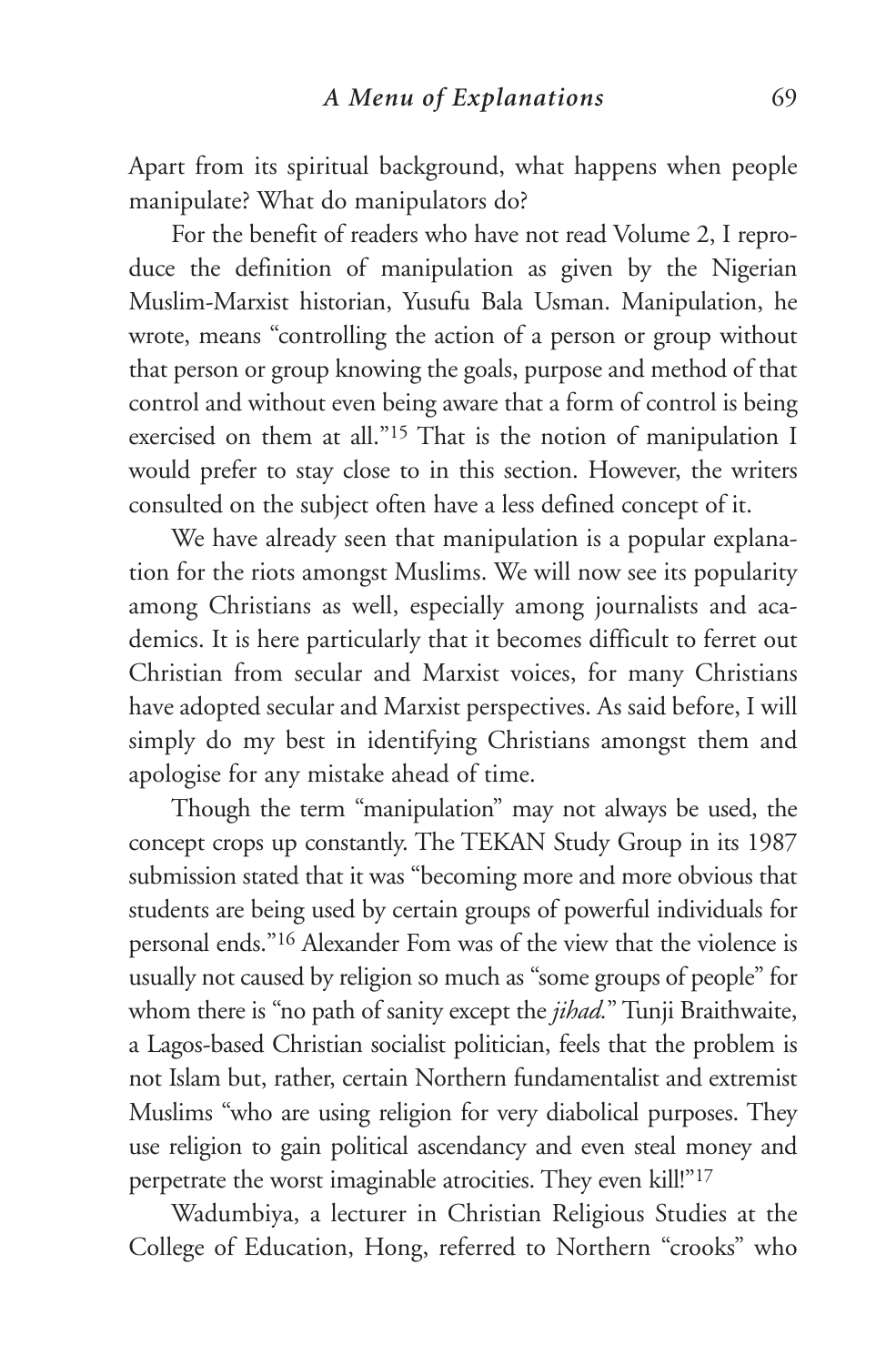engage "in the dirty and sordid politics of divide and rule" and who were more active at the time of his writing than ever before. "They have used tribalism and failed; they used regionalism and it blew up in their face. Now they have come to religion." They should realise that if they cause a religious war, its "shape would automatically change" from religion to an ethnic battle between "Northern ethnic groups verses the Hausa-Fulani. The tension between the groups in the North is not religious but… political. Religion is only used to divide and conquer or rule and to manipulate the economy of this country."

Wadumbiya asserted that "most of the religious problems" Nigeria has experienced "are out of place, because they do not belong to religion but to two major issues, politics and ethnic differences." Most of the "religious uprisings," he explained, took place where the "Fulani or Hausa people are many." However,

*where the ethnic minorities are more, though most of them might be Muslims, you hardly find any religious problem erupting among them. And this shows that the main causes for the riots is not religion but politics, ethnicity, vandalistic nature and desire to loot. The tools used are the poor illiterates who have nothing to live for. They are the ones who can easily be instigated to violent action, since they would lose nothing, but release their tensions of misfortune conditions.18*

Though I will not dispute Wadumbiya's assertions about the reality of the manipulation factor, some of the riots took place where Christians and Traditionalists formed the majority, as in Zangon-Kataf and Tafawa Balewa. Furthermore, I have earlier asserted that religious manipulation in Nigeria is often religiously motivated.

An "interfaith dialogue" conference in Jos issued a communiqué in which Christian and Muslim leaders joined to condemn the manipulation of "religion for selfish and political motives." The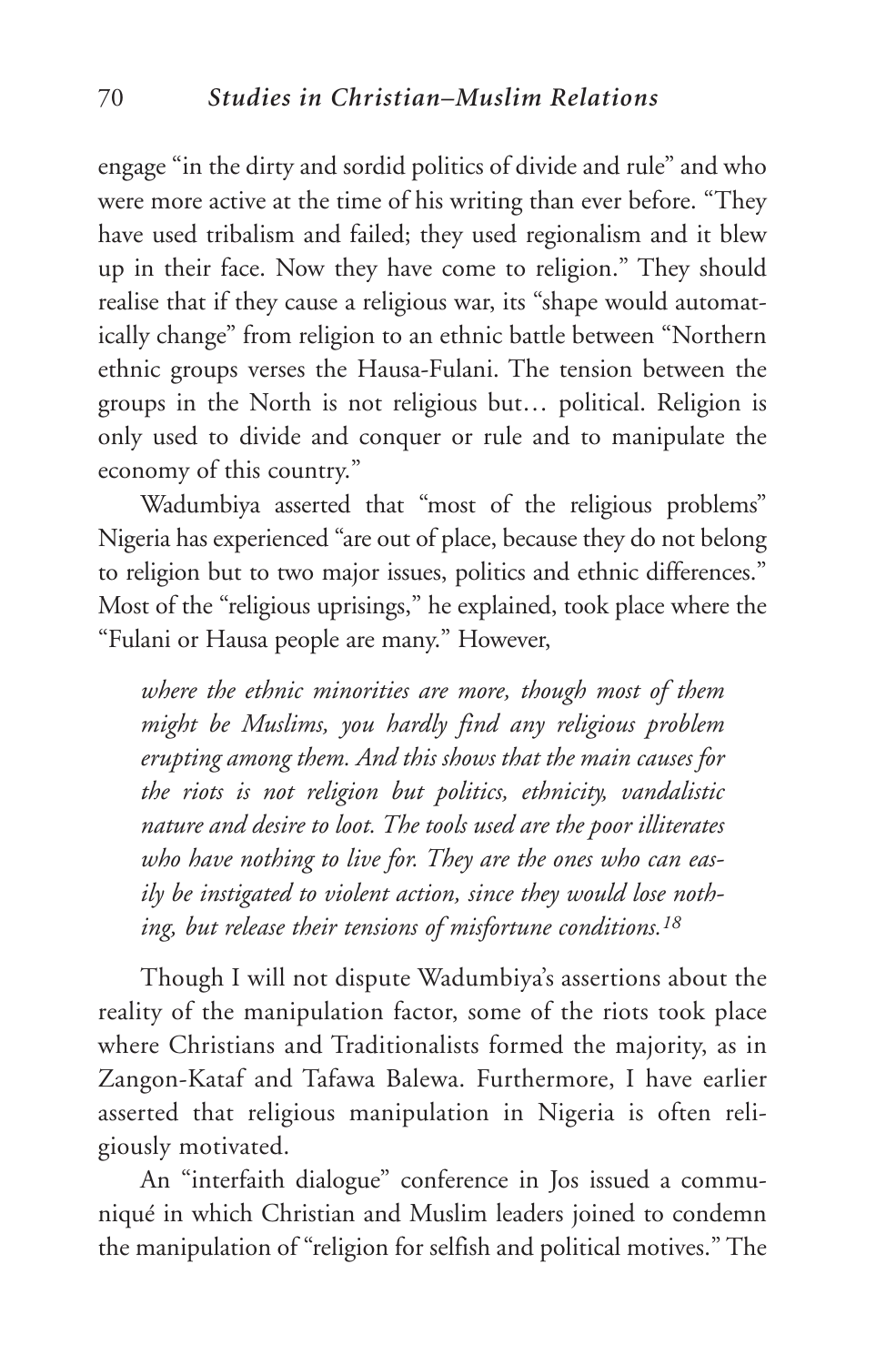destruction and killings, it was agreed, "could not have been carried out by true, informed and sincere adherents of the two religions." They called on their adherents "not to allow themselves to be manipulated by unpatriotic politicians." They asserted that "conflicts that are usually labelled as religious crises, have political, ethnic and other non-religious motives." The organiser of the conference, David Belin, explained that "some unpatriotic elements are using religion as a front to diabolically ferment civil disturbance."19

Obed B. Minchakpu presented a paper at the above conference in which he spoke about the "forces behind the manipulation of religion in Nigeria and its subsequent use as a potent weapon of intimidation, harassment and political machinations," which can be understood only by "examining the respective views of Christians and Muslims on the relationship between the state and religion." Only via such an examination will it be possible to unmask "the satanic forces behind the manipulation of religion" that have led to such conflicts. Minchakpu provided some illustrations of how this manipulation was the cause of some of the riots. The Zangon-Kataf debacle of 1992 was caused, he asserted, purely by ethnic matters. However, "because of selfishness, Muslims manipulated it and gave it religious colouration. As a result, people who were hundreds of kilometres from the scene of the crisis were affected. This was not because they belong to any of the ethnic groups in the case, but simply because they were Christians."

The Kano riot of 1991 about Bonnke was also the result of manipulation on the part of Muslims, but the explanation is not very clear. A clearer example is the 1994 riots in Potiskum which were said to be the result of political shifts which threatened the Bolewa people. They then aligned themselves with the local Hausa-Fulani Muslims "to whip up religious sentiments." "And without shame, they are attempting to cover up such satanic acts with a frame up story of an alleged conversion of a Christian girl as the cause of the crisis. This is a shame and a disgrace!"20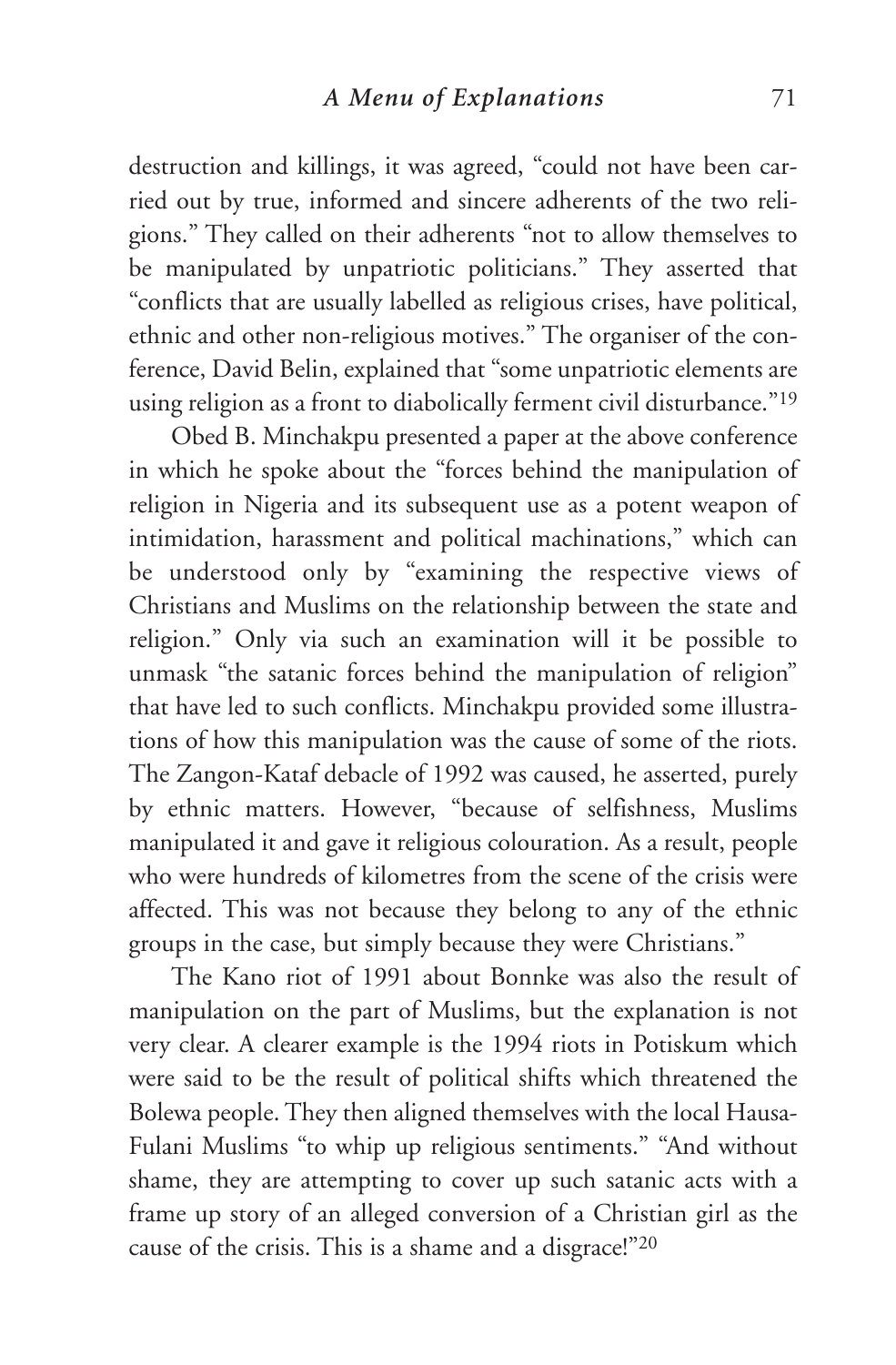Minchakpu feels that manipulation is a "sad aspect of [Nigeria's] national life" which "has brought untold hardship" to many people. The government that is supposed to defend and implement the constitution without favouring one religion above another, "has got itself neck-deep into this manipulation of religion. All because of the selfishness of some political desperadoes who are desperately looking for ways to sustain their political strongholds and power bases."

Governments at both federal and state levels have all failed to live up to the constitution when it comes to religion. They have favoured Islam time and again while suppressing Christianity.<sup>21</sup>

Binta Faruk Jalingo lived much of her life in Nigeria's overlapping cultures of Islam and the military. Her father and five brothers served in the military. She was the wife of a Northern Muslim army officer who divorced her because she became Christian. In the midst of such an environment, she experienced and overheard a lot of behind-the-scenes things which made her an authority on Muslim behaviour and ambition. She wrote a book that came straight from her experience of many years in Muslim strongholds. She wrote with a heart full of compassion for the wretched common people who have been betrayed by their leaders.

She begins her discussion with the statement that "religion…has become the backbone of political intrigues in northern Nigeria." People, she affirms, "are…going to the extreme to achieve their greedy ambitions, even in the name of religion."

*I want the common man to know that their leaders want to use them for their selfish interests in the cover of religion. A lot of these leaders are only using religion to make money and to enrich themselves. Most of these leaders are power drunk who will always like to see the common man come to beg from them.*

Northern Muslim leaders, she alleges,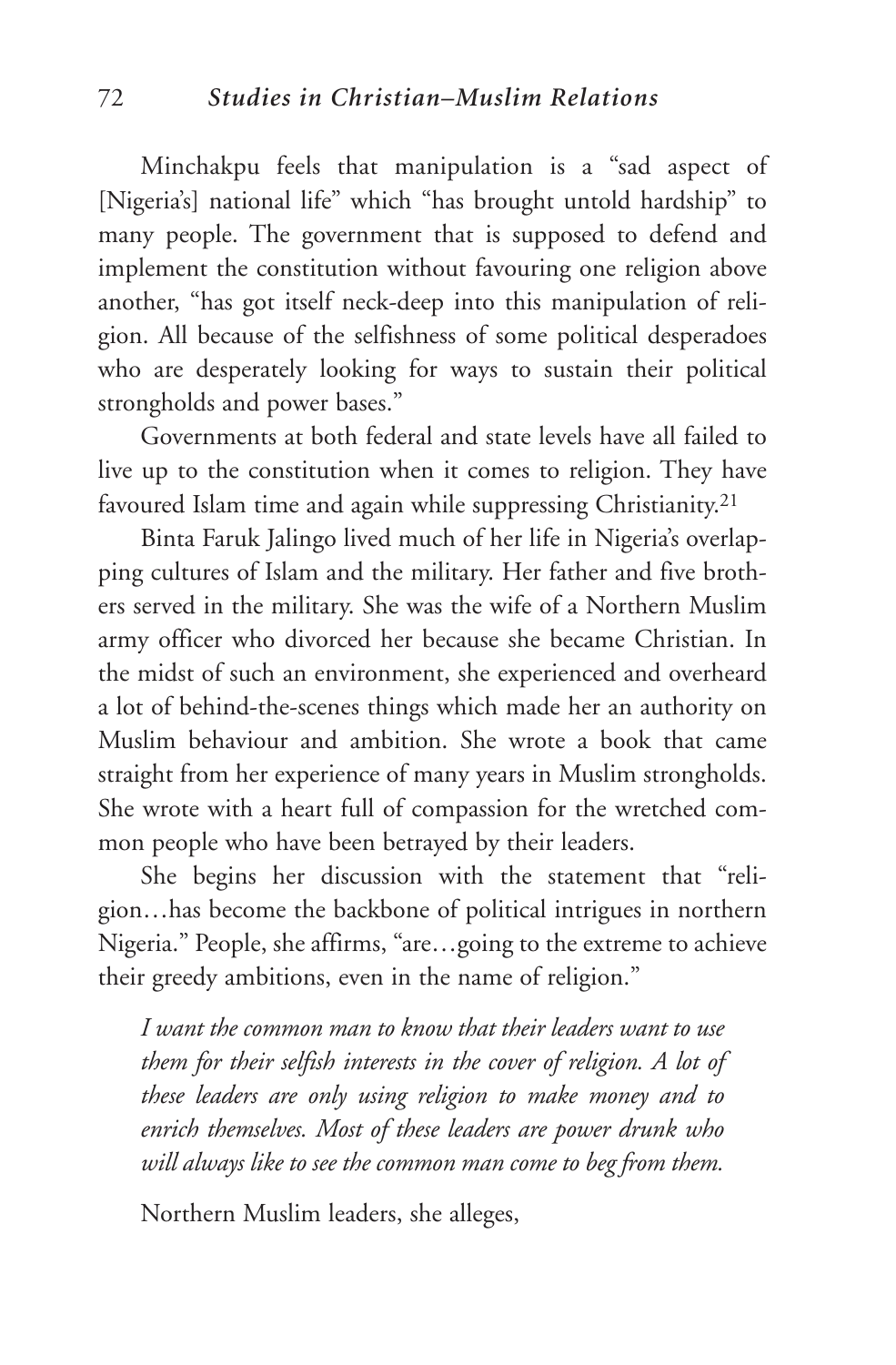*have blinded the eyes of the common man that they know not that they are lost. They have passed the road to their father's house unknown, yet they want to go home. Their leaders care not about what happens to them, for they have been abandoned to the middle of the road without a compass.*

Muslims claim their religion to be one of peace, "yet they are bent on killing in the name of religion. Is that what we call peace?" They "are killing in the name of religion. Their hearts are hardened, that is why ungodly things are being committed in the North, such things like murder, intimidation, ritual killings, slavery and so on. Are all these things of peace? The Northern leaders should stop fooling themselves in the cover of religion."22

Jalingo reserves strong feelings against the Arewa<sup>23</sup> Consultative Forum (ACF), especially regarding the way they lured the Christian Yakubu Gowon into their scheming. She announces,

*I want to bring to the notice of the Christians…that the…ACF is another way of fooling the innocent and the common man of the North…. Don't allow yourself to be cheated. Moslems are cunning people. They know what they are doing as they gave the chairmanship of the ACF to a Christian. Is that not a way to blindfold the Christians and get them hooked-up?*

*…Moslems are anti-Christians who do not want Christians to rule. Those Christians supporting the…ACF should know that they are the Judas that betrayed the Christians. Let them know that the…politicians and leaders of the North are only using them to get what they want.*

She warns against having anything to do with people such as those of the ACF. "There is an adage that says, 'when eating with the devil, use a long spoon,' but I am telling you that if you are not careful, he will draw the spoon and get to you. So, don't even eat with him. For darkness and light cannot be together."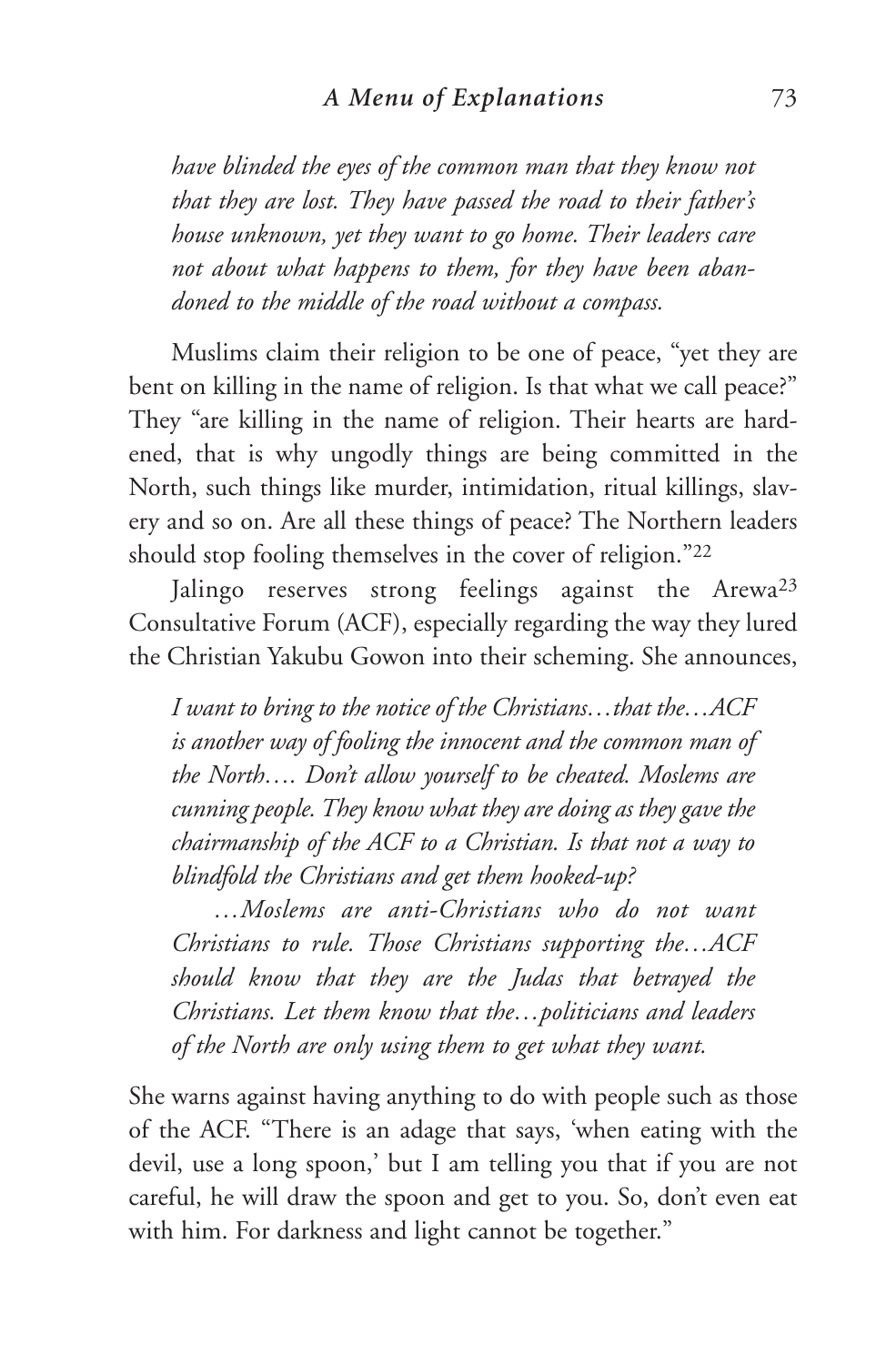#### 74 *Studies in Christian–Muslim Relations*

How can it be that Gowon has been appointed chairman of ACF, when Muslims have all along been rejecting the notion of a Christian head of state and many were unhappy with Gowon in that position precisely because he was a Christian? ACF exists "for selfish interests and for destabilizing the North. Don't get fooled, for all that glitters is not gold."24 Jalingo has overheard it all and knows how manipulation works first hand. Jalingo was probably not far off the mark on the Gowon issue. Years earlier, Minchakpu claimed that "Muslim bureaucrats succeeded in manipulating [his] administration into taking over all Christian mission schools."25

Many journalists in Nigeria's so-called secular media prefer manipulation as the main explanation of the violence. The editor of *NS,* writing about the 1994 Jos riot, rejected the religious interpretation in favour of manipulation.26 The argument had it that since many families in Jos are comprised of both Christians and Muslims, religion could not possibly be the cause, a logical jump I cannot follow. Manipulation was the only explanation that made sense—at least as long as you don't define it too closely or identify its perpetrators.

The above argument is not surprising, since *NS* is a government-owned medium and Nigerian governments prefer this explanation, again especially if the manipulators are not too clearly identified. Clear identification might demand concrete government action against the perpetrators, something these governments have long hesitated doing.

Dele Omotunde, an editor with *TELL* magazine,<sup>27</sup> after listing most of Nigeria's riots since 1980, referred to them as a "vicious cycle of madness and stupidity" and concluded that the "common denominator is intolerance, which, in turn, breeds violence." He called the perpetrators "sharpshooters of religious fanaticism." Religion is like an H-bomb. "All it requires is a demented brain on the pulpit or mat to detonate it and unleash terror... through diabolical manipulation of an unwary congregation."28 Here you have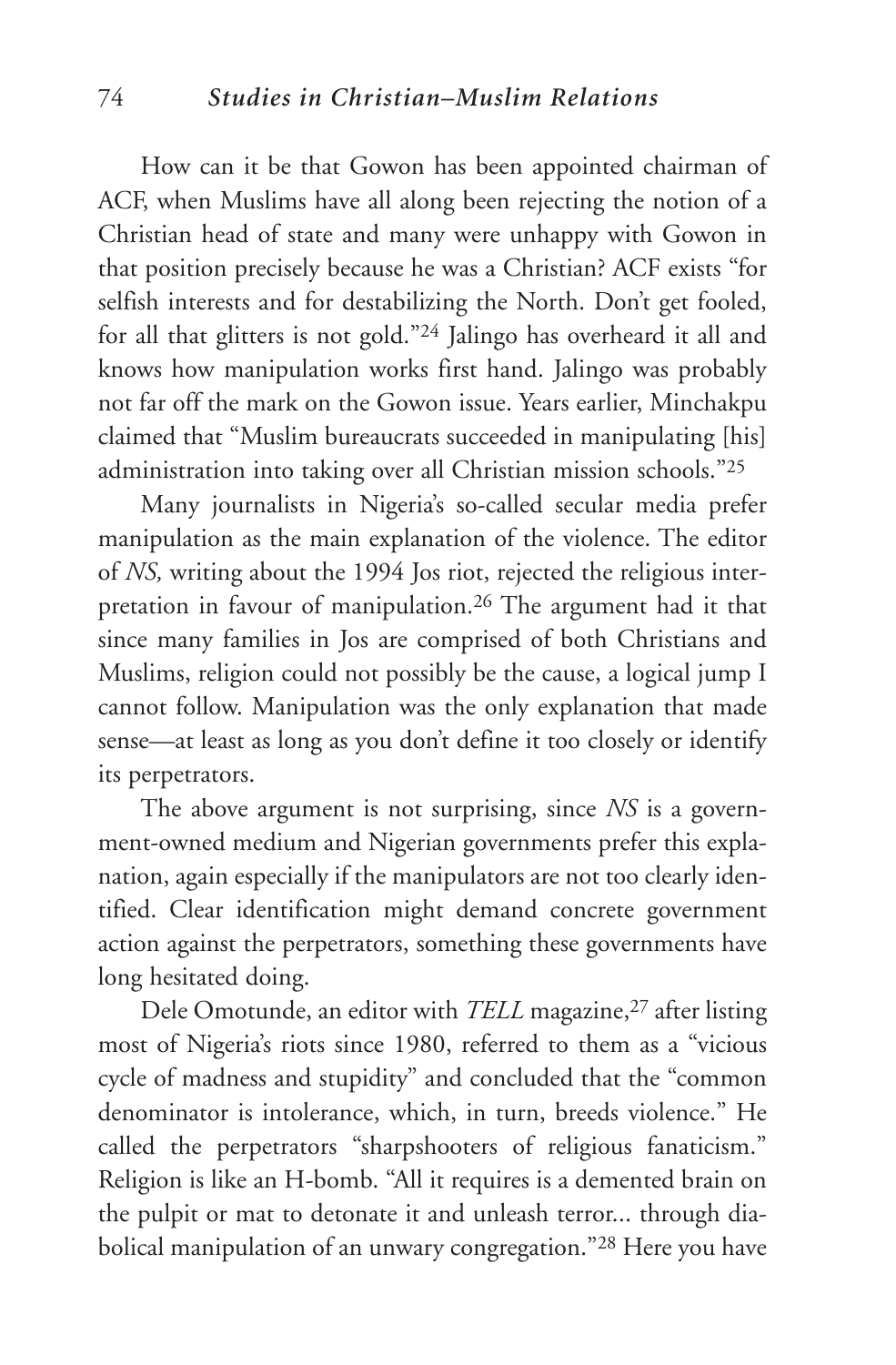many of the ingredients that have been leading Nigeria to destruction: madness and stupidity, intolerance leading to violence, fanaticism and manipulation.

Among academics, religious manipulation for non-religious purposes as the main cause for these riots is a popular theme. The press statement of an ABU inter-religious group is a good example and I have therefore included it as Appendix 4. It points out how various Nigerian foreign affairs that have religious aspects associated with them, such as the country's relationships to OIC, Israel and the Vatican, "were being used by sinister and reactionary forces to undermine the unity of our people and the sovereignty... of our Nation." It identified a "campaign of systematic manipulation of religious sentiments" meant to divert attention away from the task of nation building. The idea is to "entrench religious conflicts in all facets of our national life," in order to retain the status quo of harsh conditions.

Turning to the Kafanchan debacle, the statement declares,

*Our experience of the current events and all evidence available to us,*<sup>29</sup> *have convinced us that the violence of the last seven days was not the brain work of hooligans. It is believed to be the latest stage of a campaign which started about ten years ago, in the so-called 'Shari'a Debate,' in 1976 to '77.*<sup>30</sup>

There are "some organisations and individuals" that "with arrogance and impunity, incite and threaten people of other religious beliefs." Behind this campaign hides a "tiny oligarchy determined to maintain its power, wealth and privileges at all costs...." By that "tiny oligarchy," though not explicitly identified, I understand these lecturers to be referring to a small, very powerful and rich inner clique of the Muslim Hausa-Fulani establishment.

Thus we have Christians in this volume and Muslims in Volume 2 agreeing with each other about the prevalence of manipulation as a major cause of the riots. Of course, the identity of the manipulators is another matter! It is no surprise, therefore, that the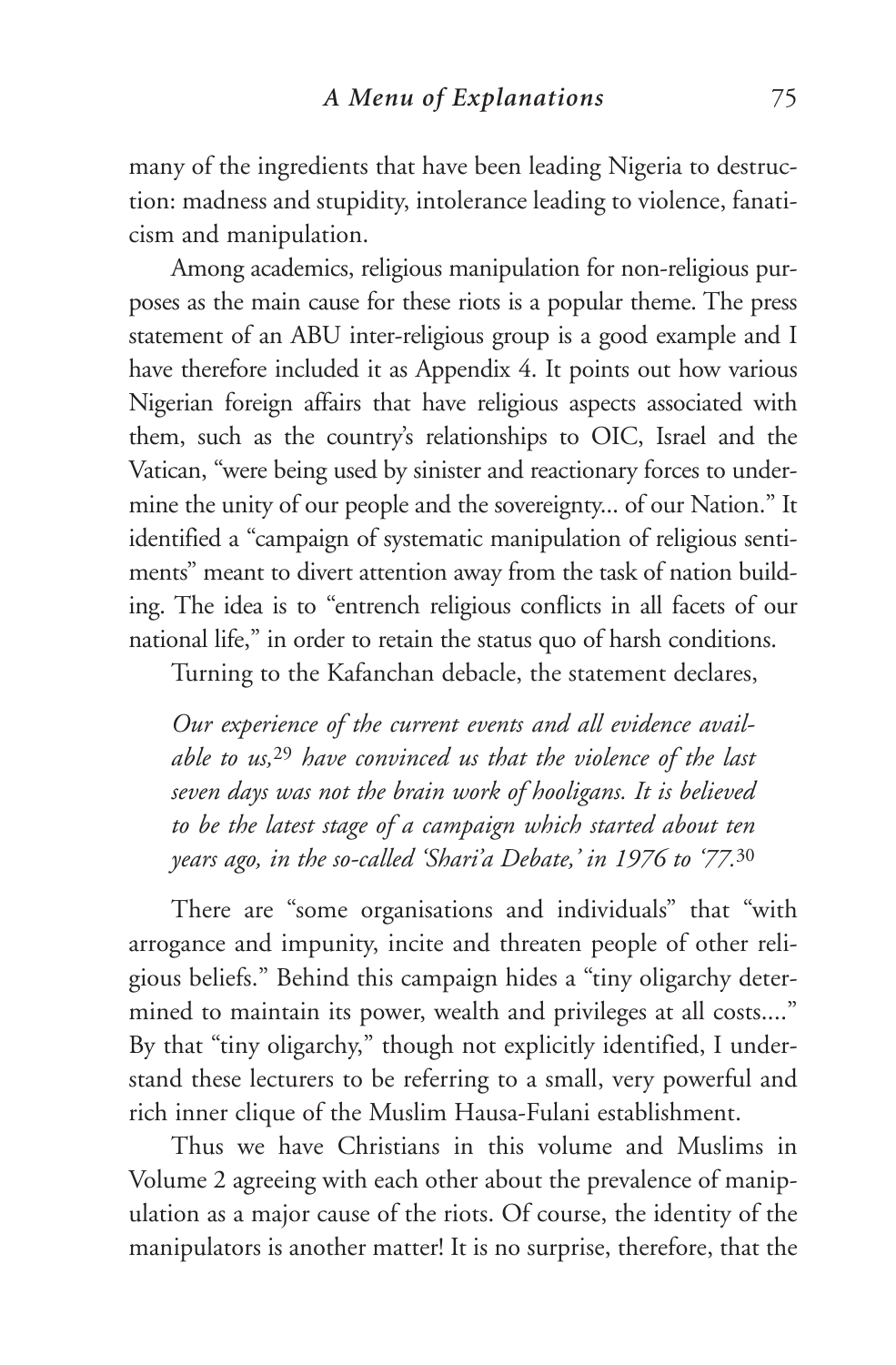government's Political Bureau reported that "religious conflicts have occurred as a result of manipulation of religion for political reasons: 'organised religions tend to go into alliance with political power structures in society. They sometimes also go into alliance with, and are used by, the moneyed classes for their own ends.'"31

Federal politicians also place blame on manipulative politicians. Senate President Chuba Okadigbo made some revealing statements about the forces behind the Kaduna 2000 conflagration. There were "a few political up-starts posing as governors" that "have tried to create confusion…by creating openings through ethnic cleavages and religious bigotry." He added that "religion could be abused if allowed to go wild." He also promised that measures would soon be taken "against *agents provocateurs* who carry arms under their gowns." "They have to be identified and brought to public view in terms of the dangers they pose to the republic and the people based on their sentiments."32

President Obasanjo was equally aware of such motivation behind Kaduna 2000. Through his representative, he explained that the mayhem "was politically motivated to bring down the present administration."33

The report of NIPSS, another government agency, presents a different angle. It admits that manipulation of religion "to serve partisan and electoral interests" does indeed take place. However, it rejects the popular notion that religious violence is "only the result of… manipulation… by vested interests amongst the ruling class and the elite." Earlier in this chapter we read how the report insists on the effect of "real problems within the religious sphere" that cannot be ignored.<sup>34</sup>

In other words, NIPSS is rejecting the popular escapist attitude that is so prevalent in government quarters and amongst Muslim leaders who want to avoid accusing one or both religions. Blaming the violence *exclusively* on manipulation by vested interests or, another related excuse, on hoodlums and foreigners, leaves the religions themselves and their leaders too easily off the hook.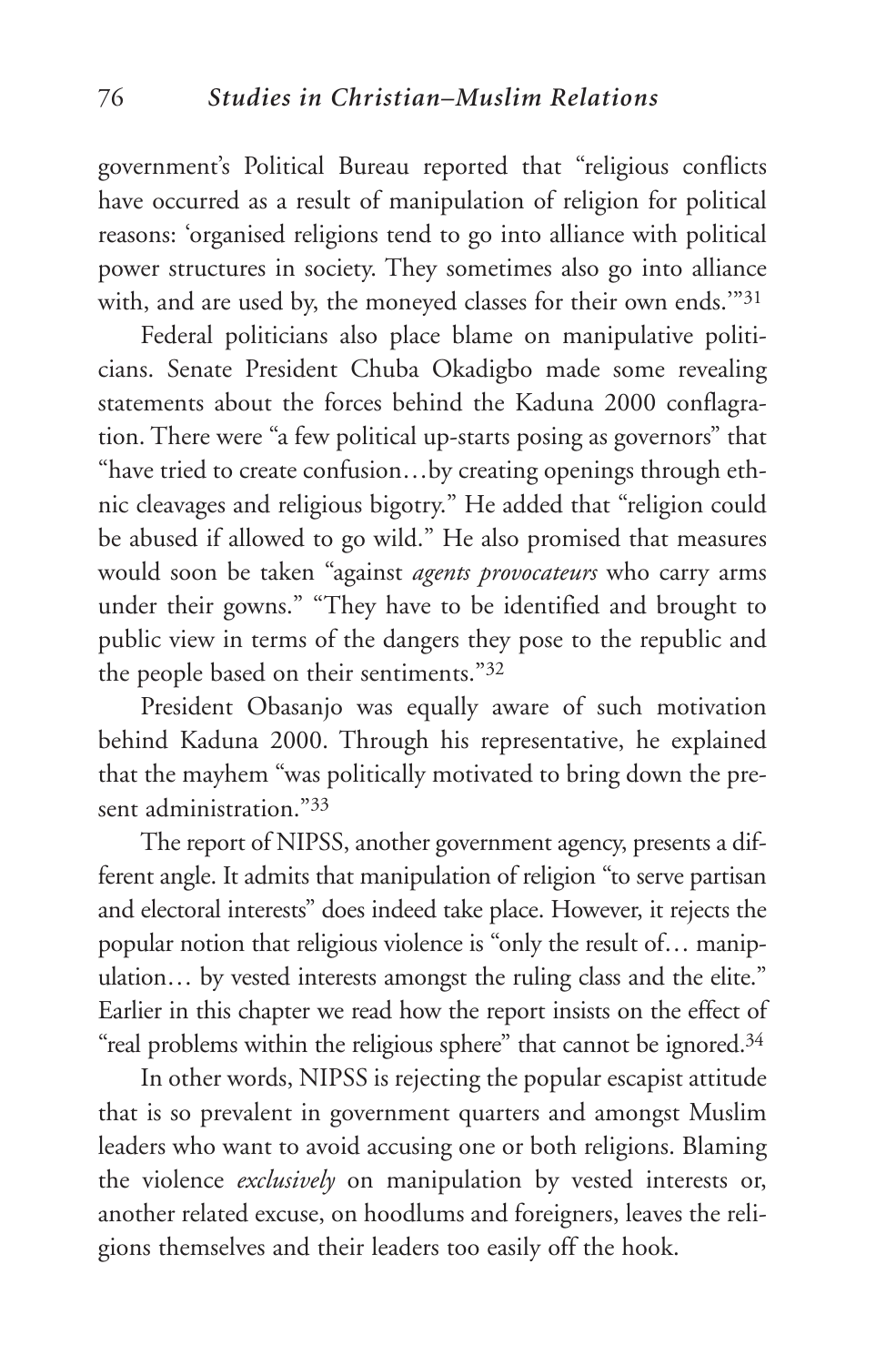## ▲ *Structural Factors* \_\_\_\_\_\_\_\_\_\_\_\_\_\_\_\_\_\_\_\_\_\_\_\_\_

According to the NIPSS report, Islam in Nigeria has a stronger disposition to violence and intolerance than do Christians. The reason is a sociological one, namely, the fact that in the traditional Muslim parts of the North, religion and social structures are so intertwined that a change in one is bound to bring about change in the other. In the North, the social structures are shaped by religion more than in other parts of the country. "Social roles, mores and values at home and in public affairs are based on the religion" as well as the religion's original culture, namely that of Arabs.35

In such a context, a challenge to the religion is simultaneously a challenge to the social structures. Such challenges are usually accompanied with a lot of upheaval, not infrequently including irrational behaviour inspired by fear and anger. This gives content to the oft-repeated slogan that "Islam is a way of life." A challenge to Islam in northern Nigeria is simultaneously an attack on existing socio-economic relationships and structures. No wonder the issues are as fused as they are and difficult to isolate. The very presence of countless southern Christians in the northern cities constitutes a challenge to traditional Northern Muslim ways. The development of a strong Christian community out of the bosom of Middle Belt Traditional Religions has indeed led to radical structural challenges. Vested interests do have reasons to resist change, while Christians, especially in the Middle Belt, have reasons to demand change. This mix of demand and resistance has contributed greatly to the general volatility in that area.

### ▲ *The Gumi Factor* \_\_\_\_\_\_\_\_\_\_\_\_\_\_\_\_\_\_\_\_\_\_\_\_\_\_\_\_\_

We have met Sheik Abubukar Gumi in various places already, including a special section devoted to him in the second monograph of this series. Christians have frequently singled him out as an especially powerful factor in the Muslim–Christian mix. Tanko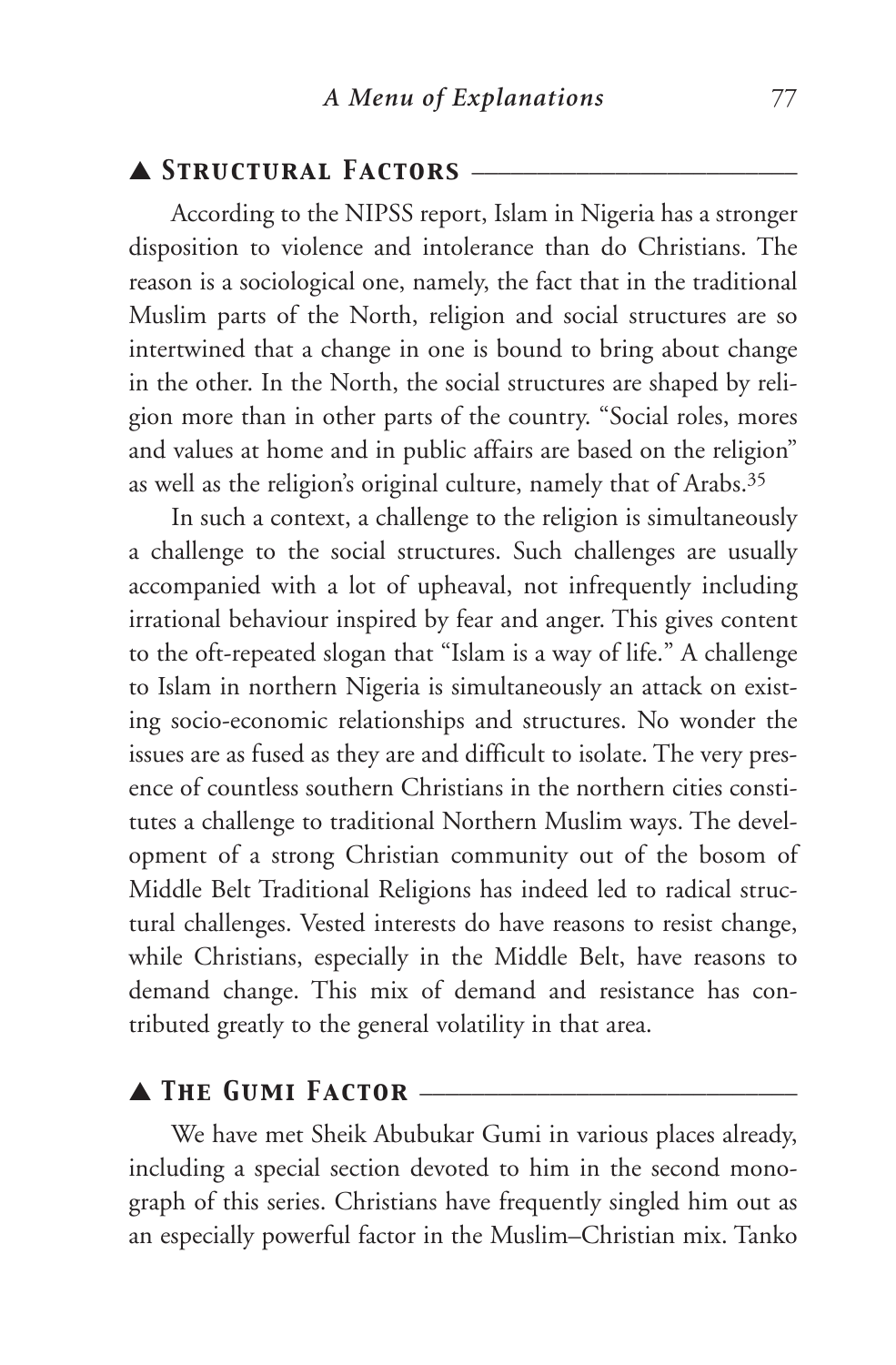Yusuf and Gumi both spent their final years in Kaduna. I have the impression that, in spite of their stark opposition to each other's goals, they had a certain respect for each other. That should not surprise anyone who surveys their common personality traits such as directness, bluntness, honesty, interest in root causes and in a positive role of religion in society. Yusuf paid a condolence visit upon Gumi's death. Still, ultimately they regarded each other as foes representing opposite interests. Gumi, Yusuf realised, stood for the subjugation, if not destruction, of Nigerian Christianity. Below, I summarise the short chapter in Yusuf's autobiography that is devoted to Gumi and features a picture of Yusuf and Gumi standing next to each other.

According to Yusuf, as leader of the Izala group, Gumi has influenced Muslim youth more than almost anyone. The aim of the Izala was to destroy two concepts that were the most precious to Yusuf, namely, Nigeria's secular status and her "western and Christian values"—really two sides of the single Nigerian Christian coin—in order to replace them with Islam. Gumi worked hard to establish a political system based on Islam. To achieve this he fought to control federal radio and television in Kaduna, channels he used aggressively to advance his gospel, and "continually preached the gospel of violence." In his sermons, this "self-styled ayatollah" advised Muslims to join the armed forces "not particularly to serve the nation but to learn war tactics" in order to "take over the country." He openly sought to incite the people against the government and secularists [read: Christians]. Gumi also followed the Christian example by establishing a kind of Muslim Red Cross in the country and began plans for separate Muslim hospitals and schools.

Though many Muslim scholars objected to his interpretation of the Qur'an, many elite "lay" members of the Muslim community sought guidance from Gumi. His organization caused much disturbance, has been involved in various riots and is responsible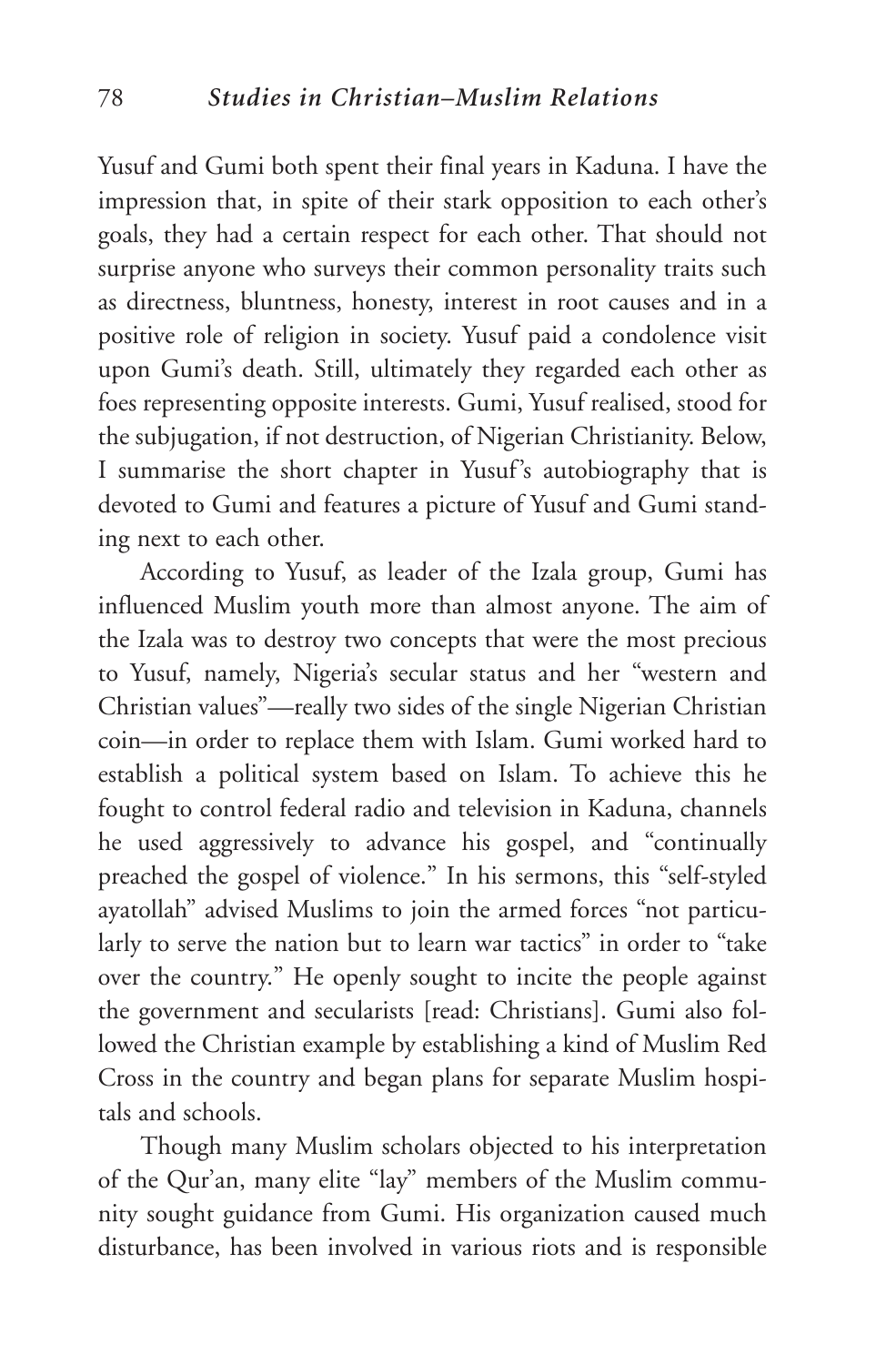for the loss of many lives and properties. The authorities, according to Yusuf, "have the full facts concerning Izala's criminal activities," but have remained silent and taken no action against them or their leader. He was one of the "sacred cows" we heard about earlier that the government feared to touch. The violence which attended his return from Saudi Arabia after receiving the King Faisal Laureate award, confirmed Christians in their fears that Muslim countries, "especially the OIC and their Nigerian collaborators," wanted to Islamise Nigeria at all cost. The silence of the government did not help alleviate this fear. Yusuf's judgement was that "the flagrant abuse of power by Gumi …does not permit neutrality in government."36

Ibrahim Yaro reproduced extracts from an article in the magazine *This Week* entitled "The Upsurge of Islamic Fundamentalism."37 The article placed Gumi in the context of a Muslim resurgence in Nigeria under the influence of Ayatollah Khomeini, whose cassettes blared throughout northern city streets. This led to mounting tension that was allegedly further encouraged by Gumi. He preached militancy and did not accept "a religion that says: 'Turn the other cheek.' His doctrine is an eye for an eye." He used three avenues to preach this doctrine: the Kaduna Central Mosque, his four-hectare residential compound and Radio Kaduna. The article further stated that Gumi was leader of the "Izala sect, which has a rigid and uncompromising attitude to the interpretation of the Qur'an. The Izalas are said to draw inspiration from dying for the cause of Islam." They have contempt for Muslims belonging to other sects, while they "abhor Christians."

Gumi's attitude to Christianity was not entirely flattering. He did not think that "it is a religion worth anything." Drawing upon another magazine, Yaro alleged that Gumi and other Muslim leaders "have made it very clear that they do not accept the rest of us. We do not belong." Asked whether Muslims could be under a political party with Christian leadership, "Gumi, a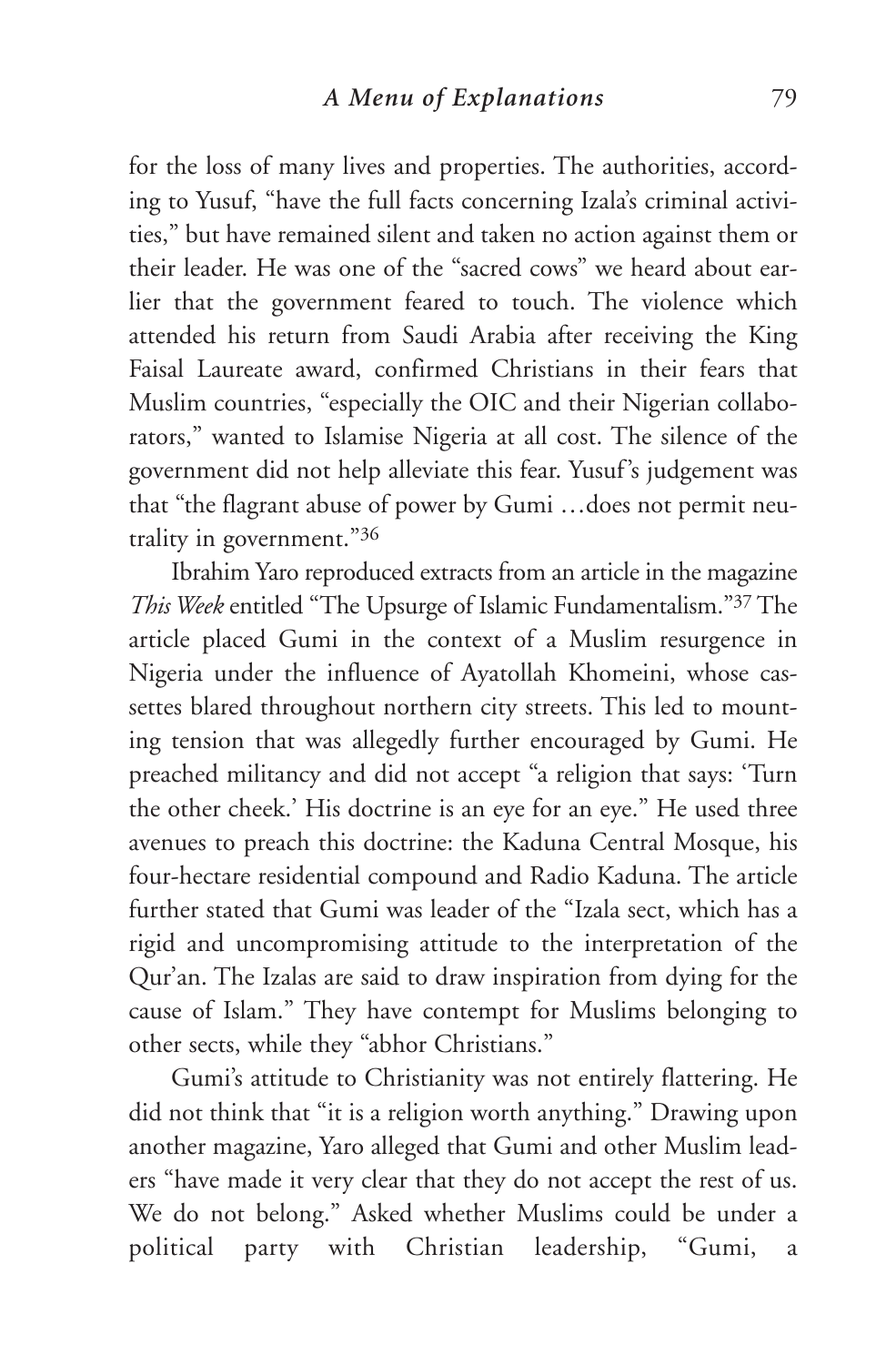typical…Muslim, answered, 'I don't think we can accept a Christian to be our leader unless we are forced.' 'What if Christians do not accept Muslims as their leader?' He replied, 'Then we have to divide the country.'"

Yaro commented,

*This frontline Muslim gentleman has unequivocally pointed out that the mission of Islam in Nigeria and the world at large is not to bring peace and promote social justice, as he…thoughtfully said that, "The two-party system of government will not be south against north but Islam against Christianity. Once you are a Muslim, you cannot accept a non-Muslim to be your leader."*

"Note," suggested Yaro, "Gumi had rightly pointed out that it is always 'Islam against Christianity.'"38

Gumi dashed any hopes of a unified pluralistic Nigeria. Yaro asked what plan Islam had "for the progress and unity of the human race" and concluded that Islam "has nothing to offer" in this area. When Gumi was asked what Islam could contribute to Nigerian unity, he answered that it would require the conversion of all to Islam. "Muslims could continue to suppress other religions until they become [a] minority. It will be only then that Nigeria can talk about unity and progress."39

Yaro saw Gumi as "an outstanding enemy of Nigeria as a nation. He has made many treasonable and insinuating statements capable of plunging the entire nation into a blood war." Yet, Gumi "is left to move and enjoy much more freedom than those Nigerians who need freedom most—and that while the government insists that there are no sacred cows!" On the outside back cover of his monograph, Yaro features a number of Muslim quotations, one of them is attributed to Gumi and reads "Progress and unity of the human race means converting Christians and non-Muslims to Mohammedanism."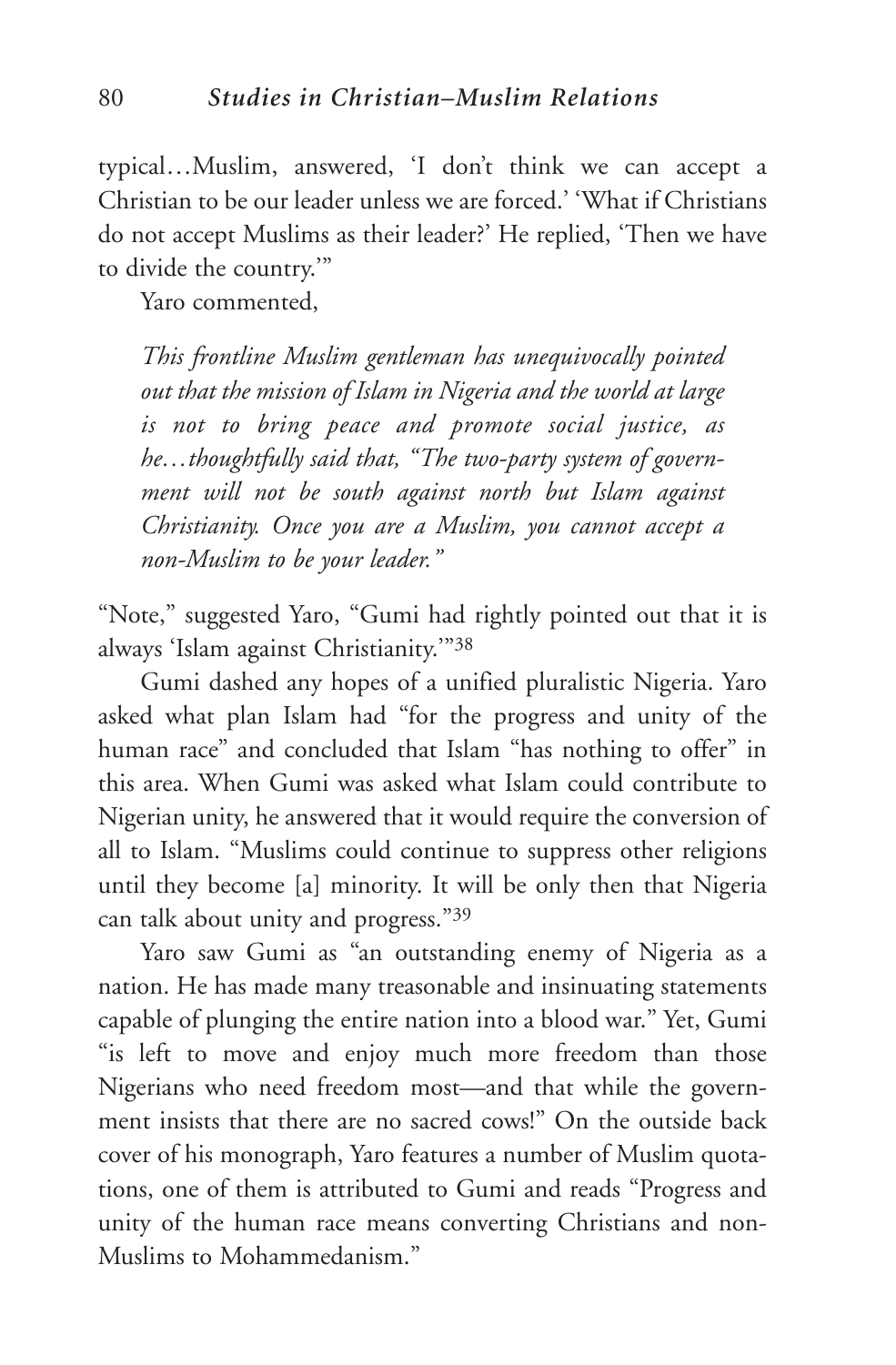It was not only Gumi's statements that increased the tensions but his actions as well. He was among the foremost lobbyists to have Nigeria join the OIC, an issue that has caused great unrest among Christians. He is also credited with promoting militancy among Muslim youths. The last two actions "contributed to unprecedented harvests of religious riots" in Kaduna (Kafanchan and Zangon-Kataf) and in Bauchi. Christians are convinced that Gumi was out to turn Nigeria into a Muslim country "by all possible means." Large sections of the Muslim community saw him as the fire that relit "the torch of Islam which has flickered under... colonialism, westernization and secularism."40

Readers of Volume 2 in this series may recall that Gumi had a hand in marrying the daughter of Christopher Abashiya, one of our "fathers," to a Muslim. This was not the only time he was involved in such arrangements. Jabani Mambula, the late former general secretary of TEKAN, sent a Hausa-language circular to all TEKAN members in which he informed them that the National Executive Committee of CAN had investigated how Gumi was collecting Christian girls under eighteen to marry them off to Muslims. "All Christians of Kaduna"41 had staged a protest at the premises of the Commissioner of Police, <sup>42</sup> but no explanation was provided them.

Indeed, Gumi was a powerful player, one who provoked Christians more than any other Muslim individual, except, perhaps, President Babangida. Even the leaders of the Islamic Movement did not arouse their ire and concern as much as did Gumi.

# ▲ *Closing Remarks* \_\_\_\_\_\_\_\_\_\_\_\_\_\_\_\_\_\_\_\_\_\_\_\_\_\_\_\_

As closure to this chapter, I include an anonymous article from *TC* as Appendix 10. It reflects the tone of this chapter so well. This appendix is appropriate also as a closing document for this entire volume  $43$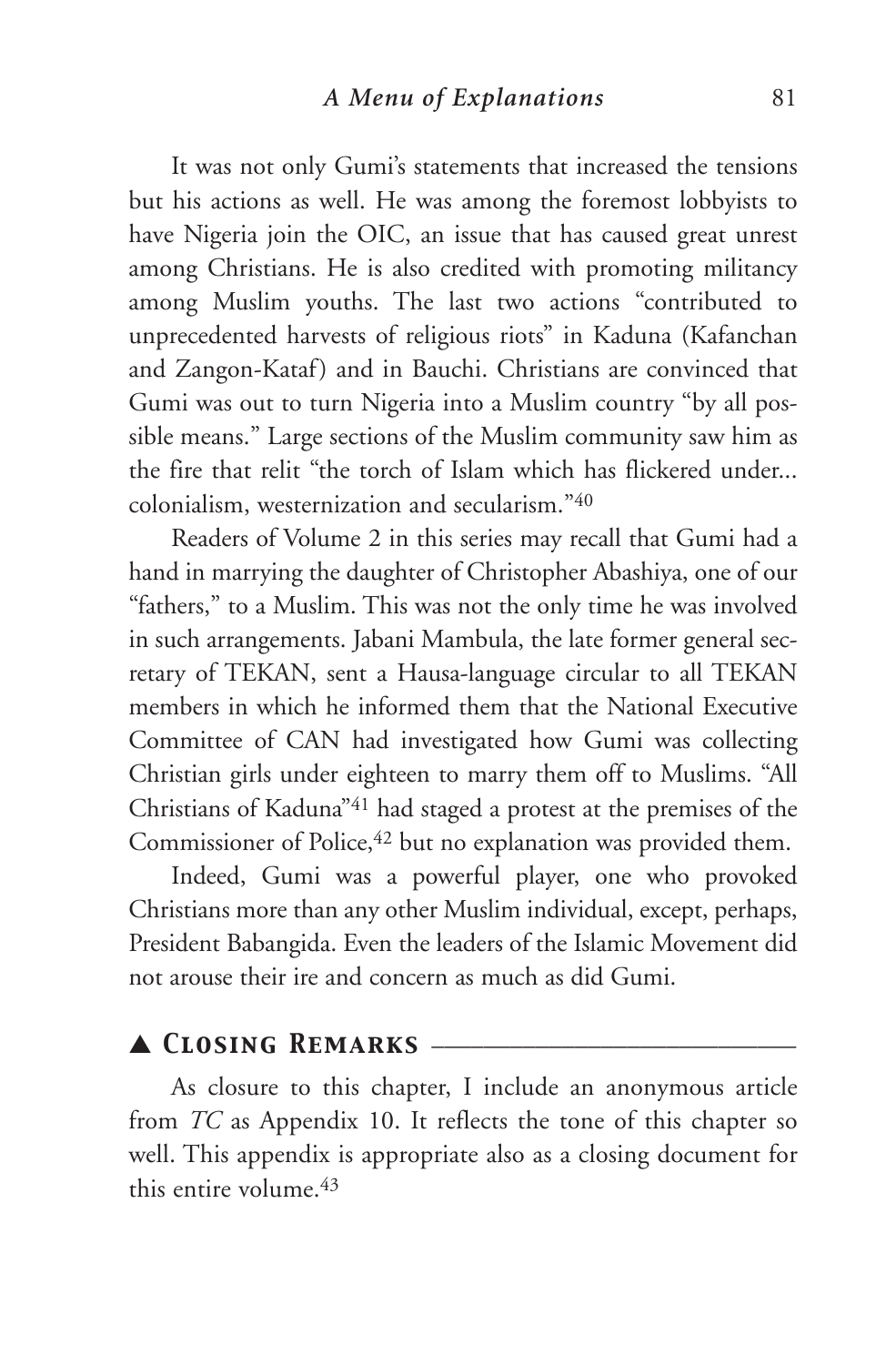## ▲ *Notes* \_\_\_\_\_\_\_\_\_\_\_\_\_\_\_\_\_\_\_\_\_\_\_\_\_\_\_\_\_\_\_\_\_\_\_\_\_\_\_\_\_

1 *Towards the Right Path,* pp. 57ff.

2 Of course, arguing the superiority of Christ over Muhammad, though not provocative to Christians, would be very provocative to a hottempered group of young MSS students.

3 Ndukwe, Feb/2003.

4 O. Minchakpu, 19 Jan/2004. For additional information about this "Taliban" development, see also *REC News Exchange,* Jan/2004; BBC, 5 Jan/2004; N. Musa, *Guardian*, 6 Jan/2004, 7 Jan/2004; BBC, 7 Jan/2004; *Vanguard*, 7 Jan/2004, 9 Jan/2004; A. Bego, *Daily Trust,* 13 Jan/2004; A. Borzello, BBC, 14 Jan/2004; J. Lohor, *TD*, 15 Jan/2004; S. Awofadeji, *TD*, 20 Jan/2004; Onuorah, *Guardian*, 29 Jan/2004.

5 J. O'Connell, p. 196.

6 CAN, Kaduna Branch, 17 June/92.

7 NIPSS, p. 6.

8 Unidentified news report from London forwarded by a friend, 3 May/2002. Also L. Achi.

9 P. Clarke, p. 175.

10 J. O'Connell, p. 200, endnote 1.

11 C. O. Williams, p. 6.

<sup>12</sup> It is generally agreed by many philosophers, especially those of the Kuyperian stripe, that Western Christianity has absorbed elements of the Pagan Greek world view. Western missionaries have inherited that characteristic and exported it as part of their gospel. A basic element of the struggle between Christians and Muslims is precisely that mixed syncretism that keeps bedeviling the entire scenario. J. Boer, 1979, pp. 449- 456; 1984, pp.132-137.

13 In the appropriate volume, I will, in fact, argue that a basic problem in our conflict is precisely the element of pagan Greek world view mixed in with the missionary presentation of Christianity in Nigeria that is one of the factors bedeviling the entire scenario.

<sup>14</sup> J. Boer. CC, 5 June/98. See Appendix 3 of forthcoming Volume 5 for full text.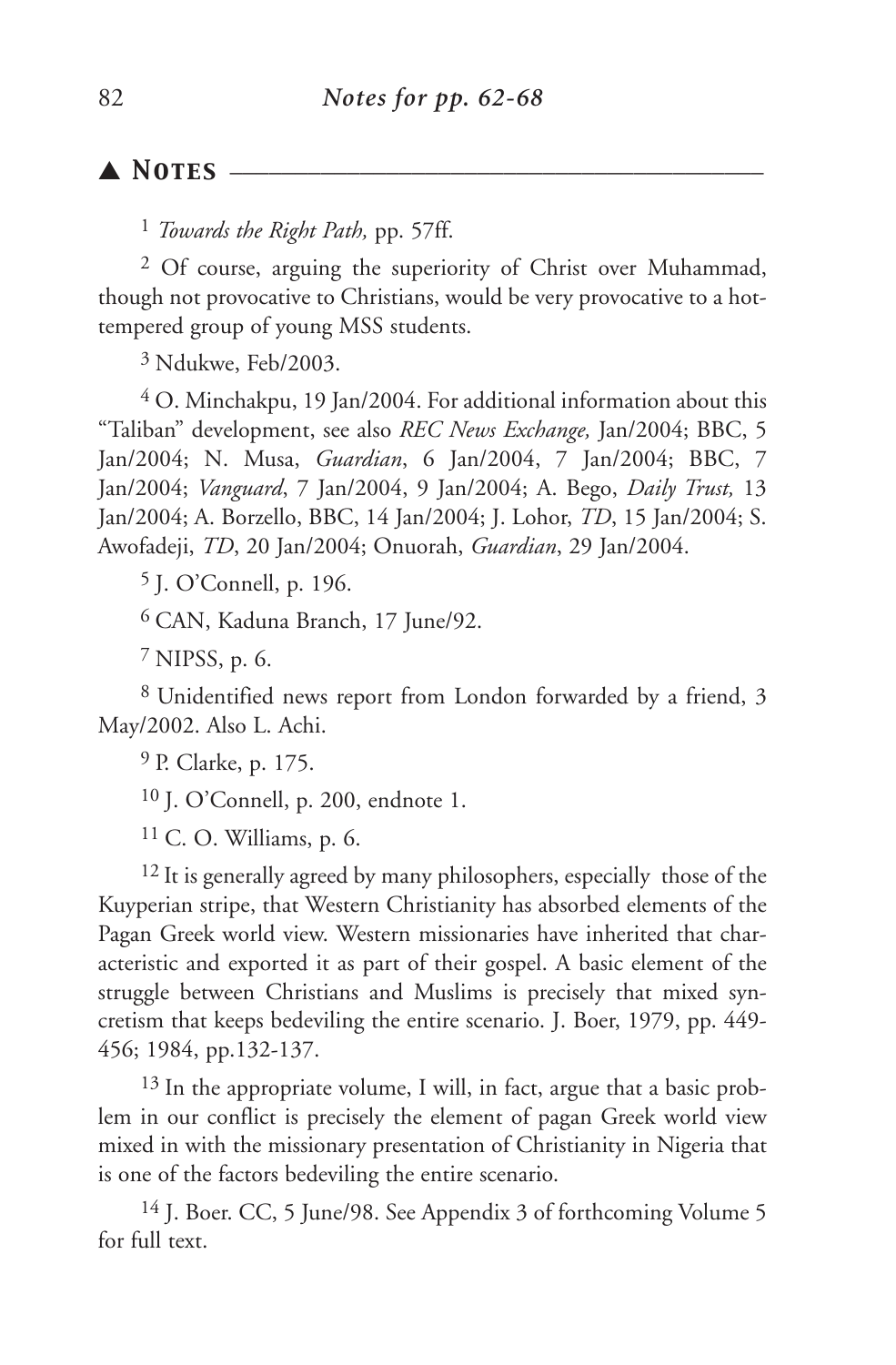15 Y. B. Usman, 1987, pp. 11-12.

16 TEKAN Study Group, 1987.

17 J. Tsado, *TC*, 5/87, p. 9.

18 Wadumbiya, 1991.

19 O. Minchakpu, *TC*, 1/95, p. 31.

20 O. Minchakpu, *TC*, 1/95, pp. 7-8.

21 O. Minchakpu, *TC*, 1/95, p. 9.

22 B. Jalingo, pp. 9, 33-34, 40-42.

23 "*Arewa*" is Hausa for "North." It is an embattled term. For many Muslims it means the entire former northern region, including the Middle Belt with its many Christians. Many Middle Belt Christians, however, want to disassociate themselves from that North they regard as feudal and oppressive, and insist on their own separate identity. By having aligned himself with this Forum, some feel that Yakubu Gowon, a Christian of Middle Belt origin, is betraying his own people.

24 B. Jalingo, pp. 44-46. Similar warnings about Gowon's role in ACF have been circulated by Remi Yesufu, Secretary of the Christian Social Movement of Nigeria, in which Gowon is portrayed as a hardcore Northerner and traitor to the Middle Belt. Having met the gentle Gowon a number of times, I have difficulty seeing him in such a role, though without such an interpretation his alliance with ACF is also difficult to understand.

25 O. Minchakpu, "Manifesto?" *CT*, 3/95, p. 8.

26 *NS*, 20 Apr/94.

27 D. Omotunde, 28 Oct/91.

28 *Tell*, 28 Oct/91.

29 Unfortunately, the evidence is not produced.

30 For details of this "debate" see Boer, 1979, pp. 478ff; 1984, pp. 142ff.

31 O. Minchakpu, *TC*, 1/95, p. 9.

32 *NN*, 25 Feb/2000, p. 2.

33 *NN*, 26 Feb/2000, p. 1.

34 I find it interesting that the secular issue here is included in the list of *religious* challenges. Usually secular thinkers—and the writers of this